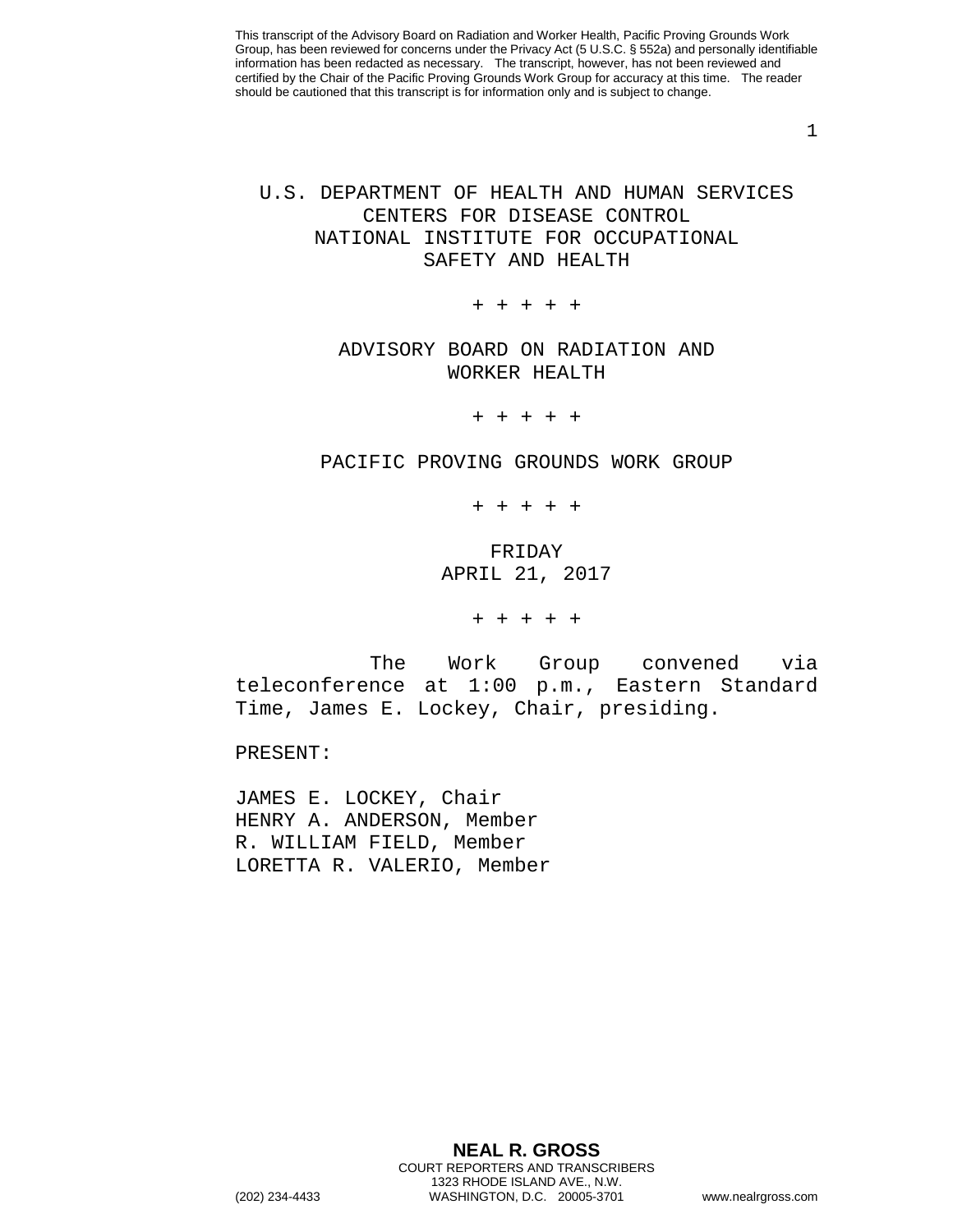2

ALSO PRESENT:

TED KATZ, Designated Federal Official BOB BARTON, SC&A HANS BEHLING, SC&A MARK FISHBURN, ORAU Team ROSE GOGLIOTTI, SC&A JIM NETON, DCAS MARK ROLFES, DCAS GENE ROLLINS, ORAU Team MUTTY SHARFI, ORAU Team JOHN STIVER, SC&A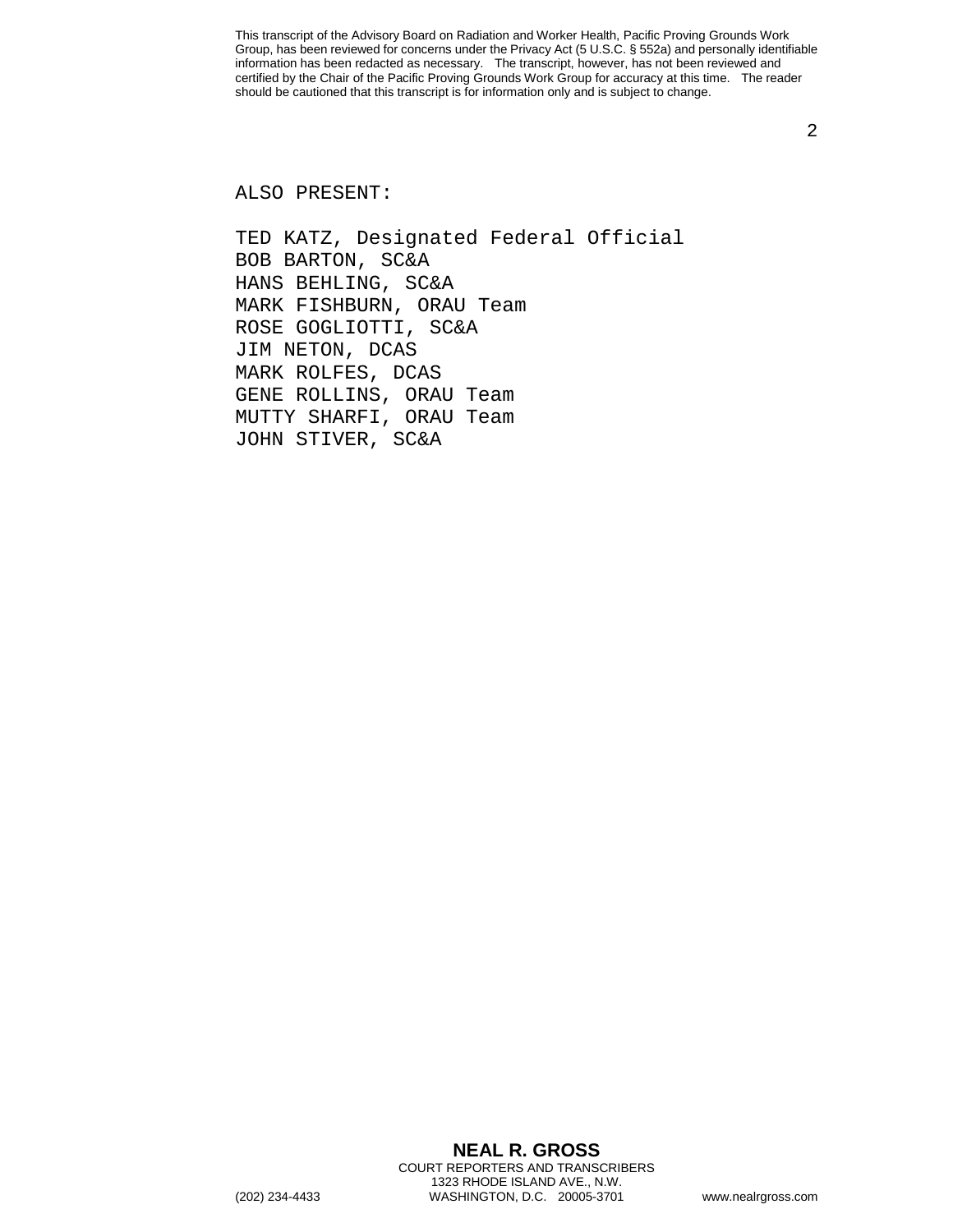3

## **Contents**

| Welcome and Roll Call $4$                  |  |
|--------------------------------------------|--|
|                                            |  |
| Review of July 2016 Revised Site Profile 6 |  |
|                                            |  |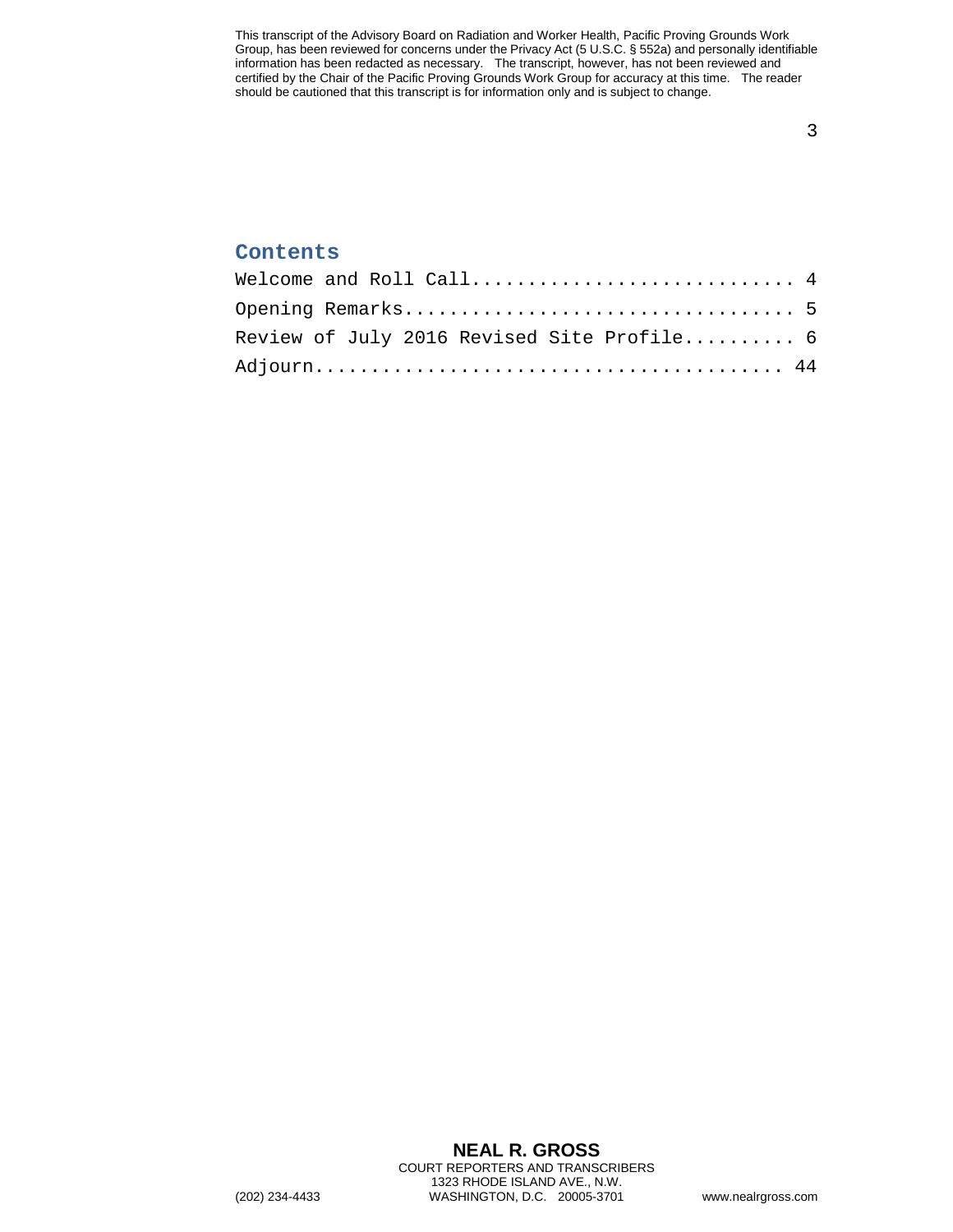4

<span id="page-3-0"></span>

| $\mathbf 1$    | $P-R-O-C-E-E-D-I-N-G-S$                              |
|----------------|------------------------------------------------------|
| $\overline{2}$ | $1:02$ p.m.                                          |
| 3              | Welcome and Roll Call                                |
| 4              | MR. KATZ: This is the Advisory Board                 |
| 5              | on Radiation and Worker Health, Pacific Proving      |
| 6              | Grounds Work Group and we are reviewing an updated   |
| 7              | Site Profile for Pacific Proving Grounds, just to    |
| 8              | give us some guidelines on how to go about dose      |
| 9              | reconstruction for that site. And the Board          |
| 10             | contacted SC&A and has reviewed their report and     |
| 11             | they -- and the review and guidelines themselves     |
| 12             | are posted on the NIOSH web site under this program, |
| 13             | schedule of meetings, today's date. So you can see   |
| 14             | those documents, if you want.                        |
| 15             | So let's get the roll call.                          |
| 16             | (Roll call.)                                         |
| 17             | MR. KATZ: Okay then. I'm assuming                    |
| 18             | Dr. Field hasn't joined us. Let's just give him --   |
| 19             | if you don't mind, let's just give him five minutes  |
| 20             | and if he hasn't called in by then, we can get       |

**NEAL R. GROSS** COURT REPORTERS AND TRANSCRIBERS 1323 RHODE ISLAND AVE., N.W.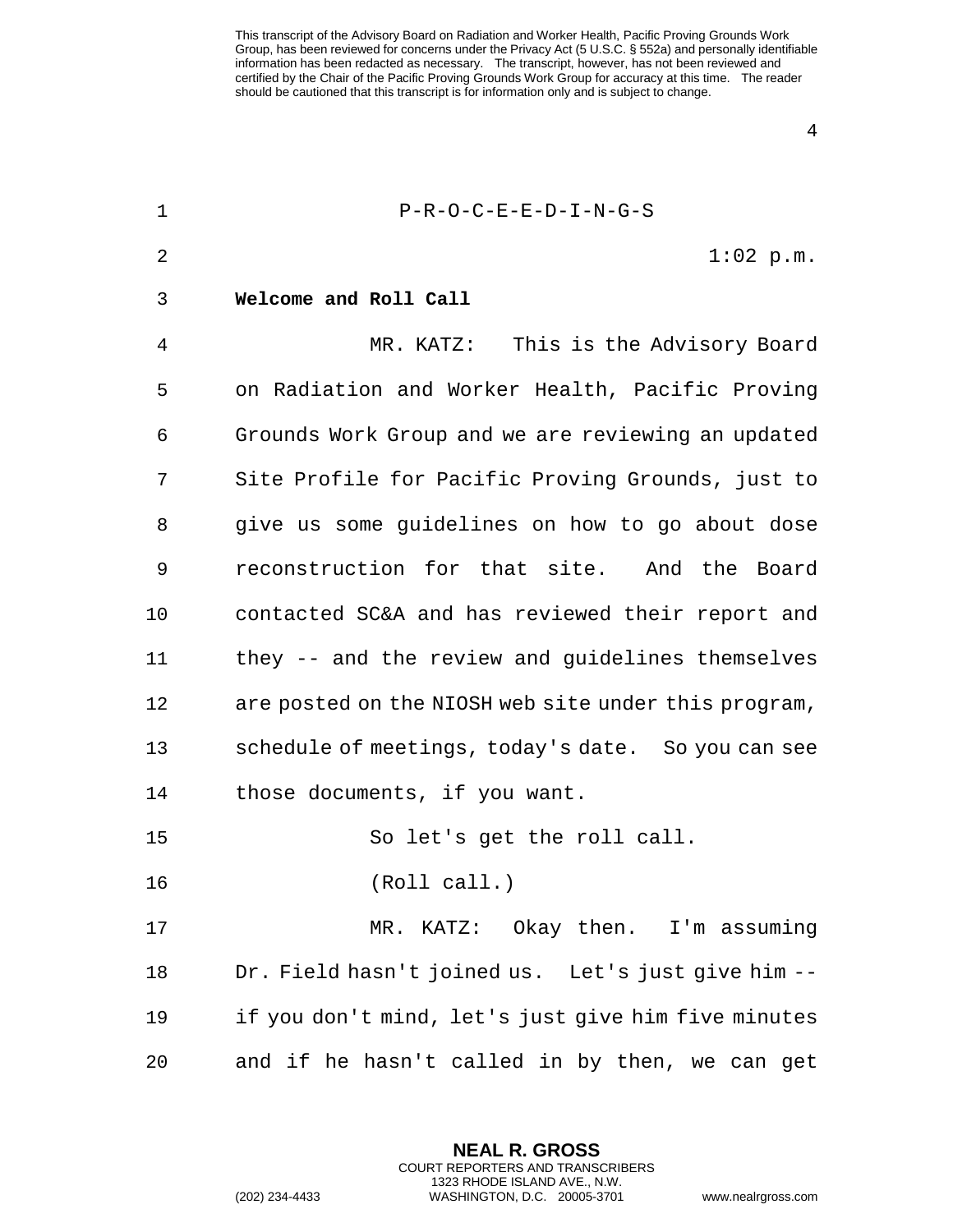5

<span id="page-4-0"></span>

| $\mathbf 1$    | started.                                                 |
|----------------|----------------------------------------------------------|
| $\overline{2}$ | (Whereupon, the above-entitled matter                    |
| 3              | went off the record at $1:05$ p.m. and resumed at $1:07$ |
| 4              | $p.m.$ )                                                 |
| 5              | MR. KATZ: So Dr. Bill Field has joined                   |
| 6              | That completes our Work Group membership.<br>us.         |
| 7              | And we can get rolling. I'd just remind everyone         |
| 8              | when you're not speaking to mute your phones to help     |
| 9              | with the audio quality for everybody else.<br>And        |
| 10             | take it away. It's your meeting, Dr. Lockey.             |
| 11             | Opening Remarks                                          |
| 12             | CHAIR LOCKEY: Yes, thanks everybody                      |
| 13             | for being on time and participating. Last time we        |
| 14             | met we had nine findings and one observation.<br>We      |
| 15             | went through those and most things were in abeyance      |
| 16             | based on that meeting. I think a lot of it dealt         |
| 17             | with when we had operational badges versus mission       |
| 18             | badges, and I think a lot of these things have been      |
| 19             | resolved, so why don't we just start with the            |
| 20             | Findings 1 through 9 and the observation, then see       |

**NEAL R. GROSS** COURT REPORTERS AND TRANSCRIBERS 1323 RHODE ISLAND AVE., N.W.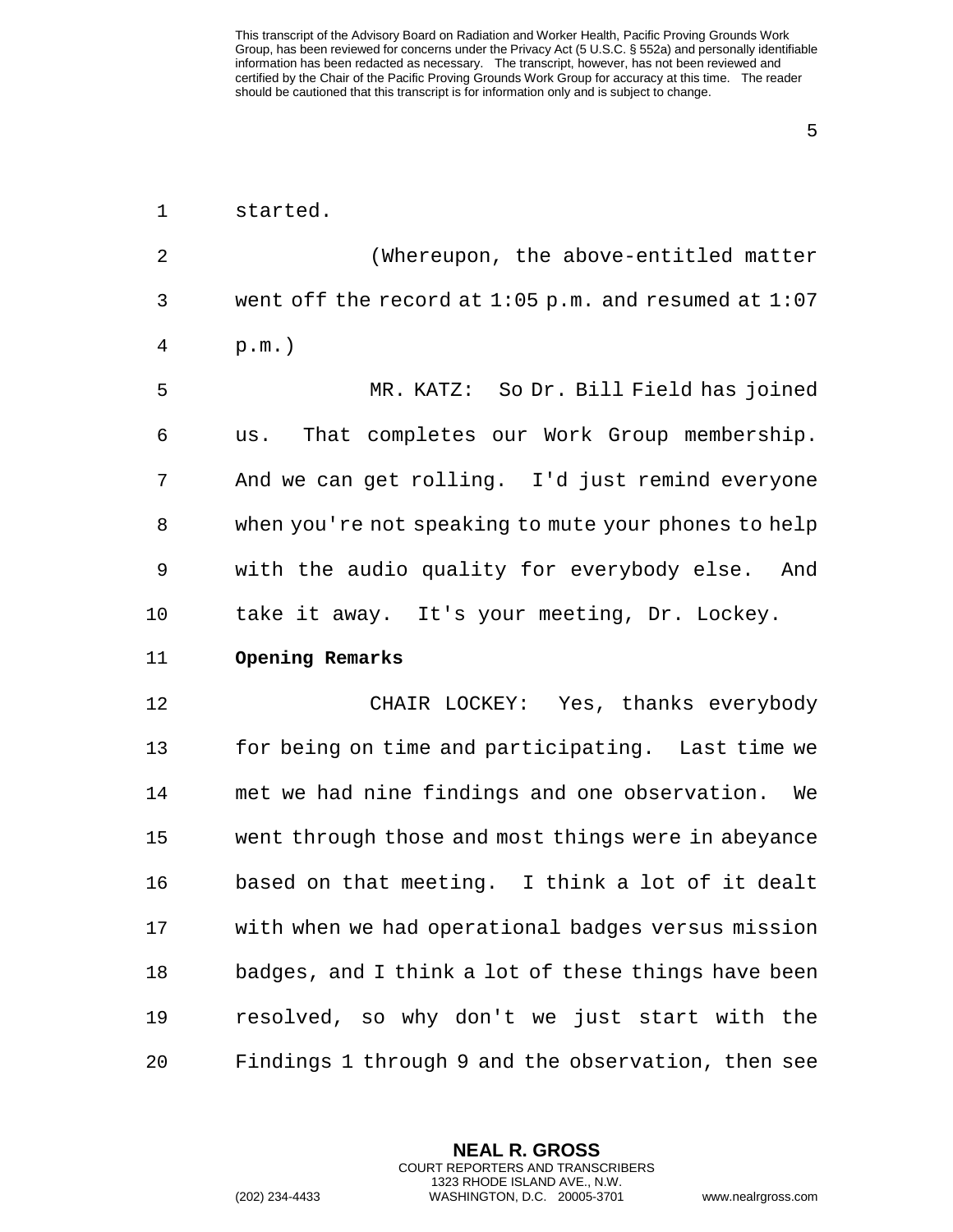6

<span id="page-5-0"></span>

| $\mathbf 1$ | if we can get done.                                 |
|-------------|-----------------------------------------------------|
| 2           | Mark or Hans, who wants to take off and             |
| 3           | lead?                                               |
| 4           | Review of July 2016 Revised Site Profile            |
| 5           | DR. BEHLING: Well, I guess it's going               |
| 6           | to be me who's going to do most of the talking here |
| 7           | with regard to what we concluded regarding the      |
| 8           | findings that we were discussing during the last    |
| 9           | Work Group meeting and the report that was issued   |
| 10          | by SC&A in concurrence with the findings and how    |
| 11          | they were resolved. And that's I assume the         |
| 12          | discussion for today.                               |
| 13          | I just want to say, as you've already               |
| 14          | mentioned, the fact that during the Work Group      |
| 15          | meeting we had identified a total of nine findings  |
| 16          | and one observation.<br>And in response to those    |
| 17          | findings and one observation, NIOSH issued an Issue |
| 18          | Resolution Matrix for Pacific Proving Grounds       |
| 19          | Sites that was dated May 20th, 2014.                |
| 20          | just a quick overview for<br>And<br>some            |

**NEAL R. GROSS** COURT REPORTERS AND TRANSCRIBERS 1323 RHODE ISLAND AVE., N.W.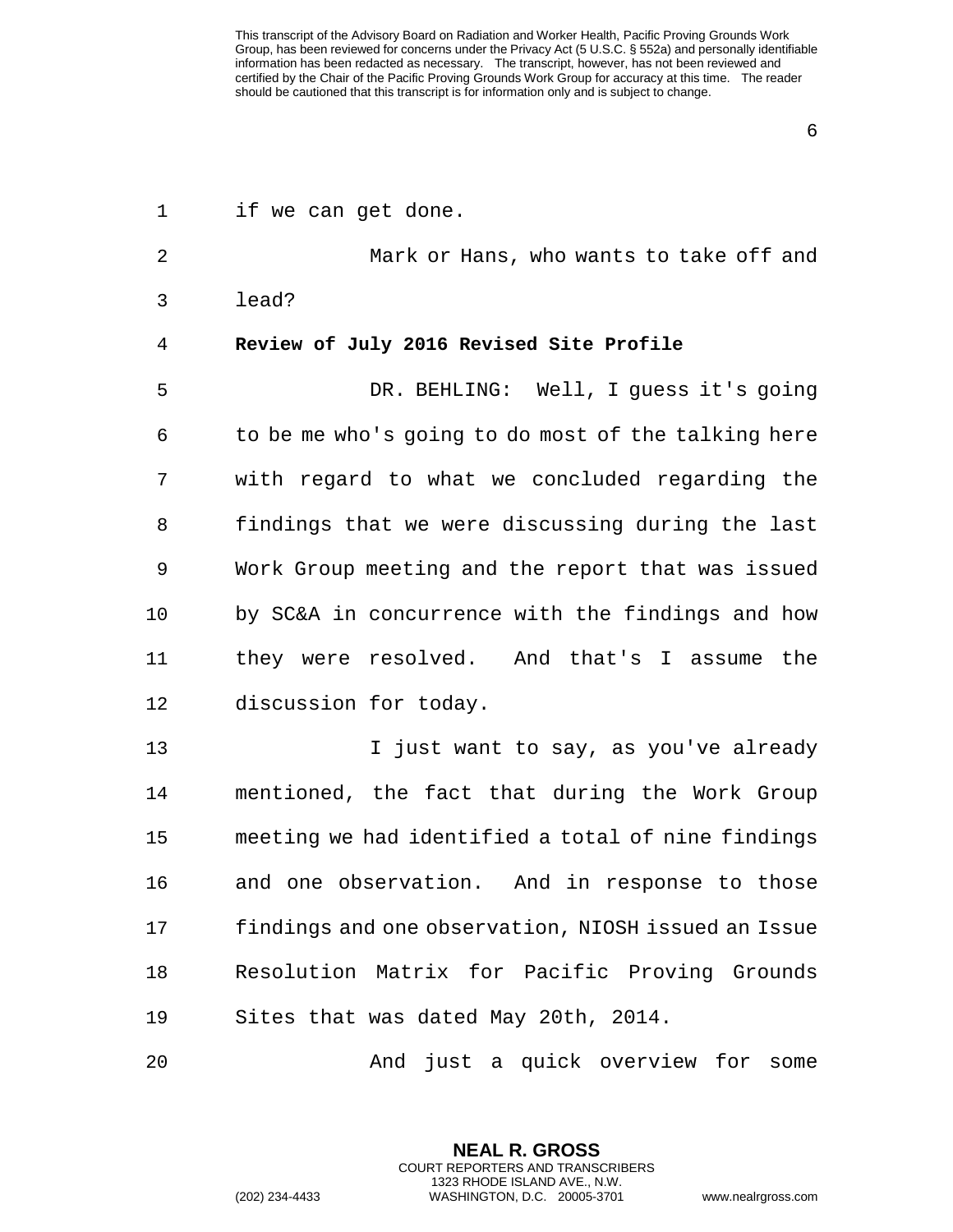7

1 people who may not be familiar with -- during that 2 first Work Group meeting there was a sidebar 3 discussion between Dr. Neton and the Federal 4 Official here Mr. Katz and defined what is the 5 difference between a resolution of a finding as 6 opposed to in abeyance.

7 And I think the statement, if I read it 8 correctly from the transcript that was dated 9 January 16th, 2015, I believe we came to the 10 conclusion that when you have a finding, as we were 11 discussing at that time, when it's in abeyance you 12 can essentially agree to it, but the final 13 resolution to that finding has to be documented as 14 a verification in the actual document that follows.

15 And that's normally what we did in 16 response to that meeting, that SC&A received the 17 revised TBD for the Pacific Proving Grounds and 18 assessed that to Revision 1 of the TBD Site Profile 19 in context with each of the nine findings and the 20 one observation.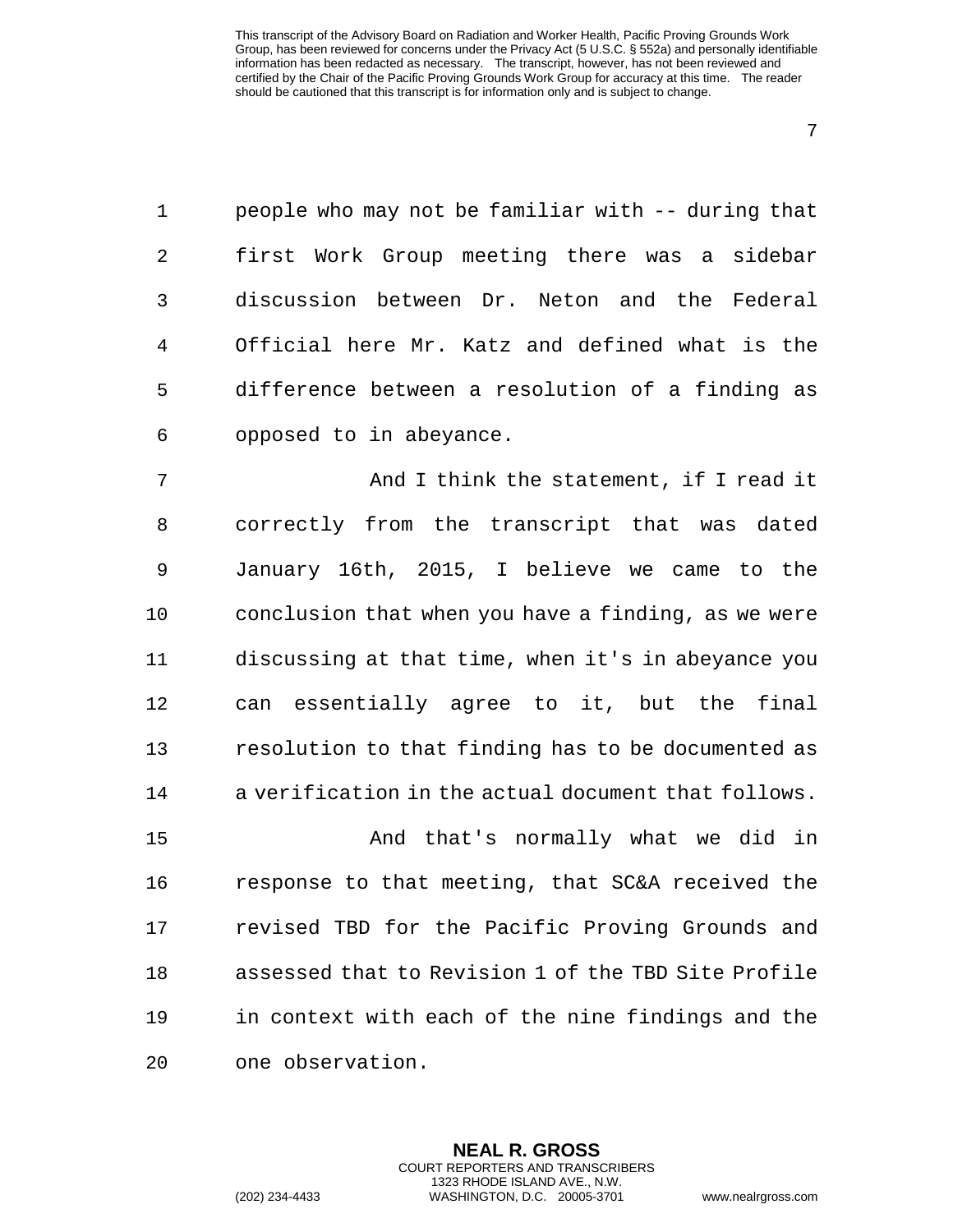| $\mathbf 1$ | And so, today this is what I'm hoping                |
|-------------|------------------------------------------------------|
| 2           | to do is to briefly discuss each of the findings     |
| 3           | just to jog everyone's memory and in doing so I will |
| 4           | John Stiver actually show the actual<br>have         |
| 5           | Resolution Matrix for the simple fact that it        |
| 6           | identifies the additional findings that we issued    |
| 7           | our draft report regarding the PPG Rev. 1 Site       |
| 8           | Profile. And of course NIOSH's response<br>or        |
| 9           | proposed resolution for that in their Resolution     |
| 10          | Matrix and then go into terms of how this was --     |
| 11          | this issue was resolved based on the inclusion of    |
| 12          | the resolution into the revision of the TBD.         |
| 13          | Anyway, so if you -- unless somebody has             |
| 14          | anything else to say, we can start with Finding No.  |
| 15          | And I'm going to ask John Stiver to identify<br>1.   |
| 16          | page 1 of the Resolution Matrix so everyone can --   |
| 17          | MR. STIVER: Hans, I'm trying to view                 |
| 18          | this. I clicked on the "present" button here and     |
| 19          | I'm not able to pull up that particular file for     |
| 20          | some -- oh, wait. Never mind. Here it is. Okay.      |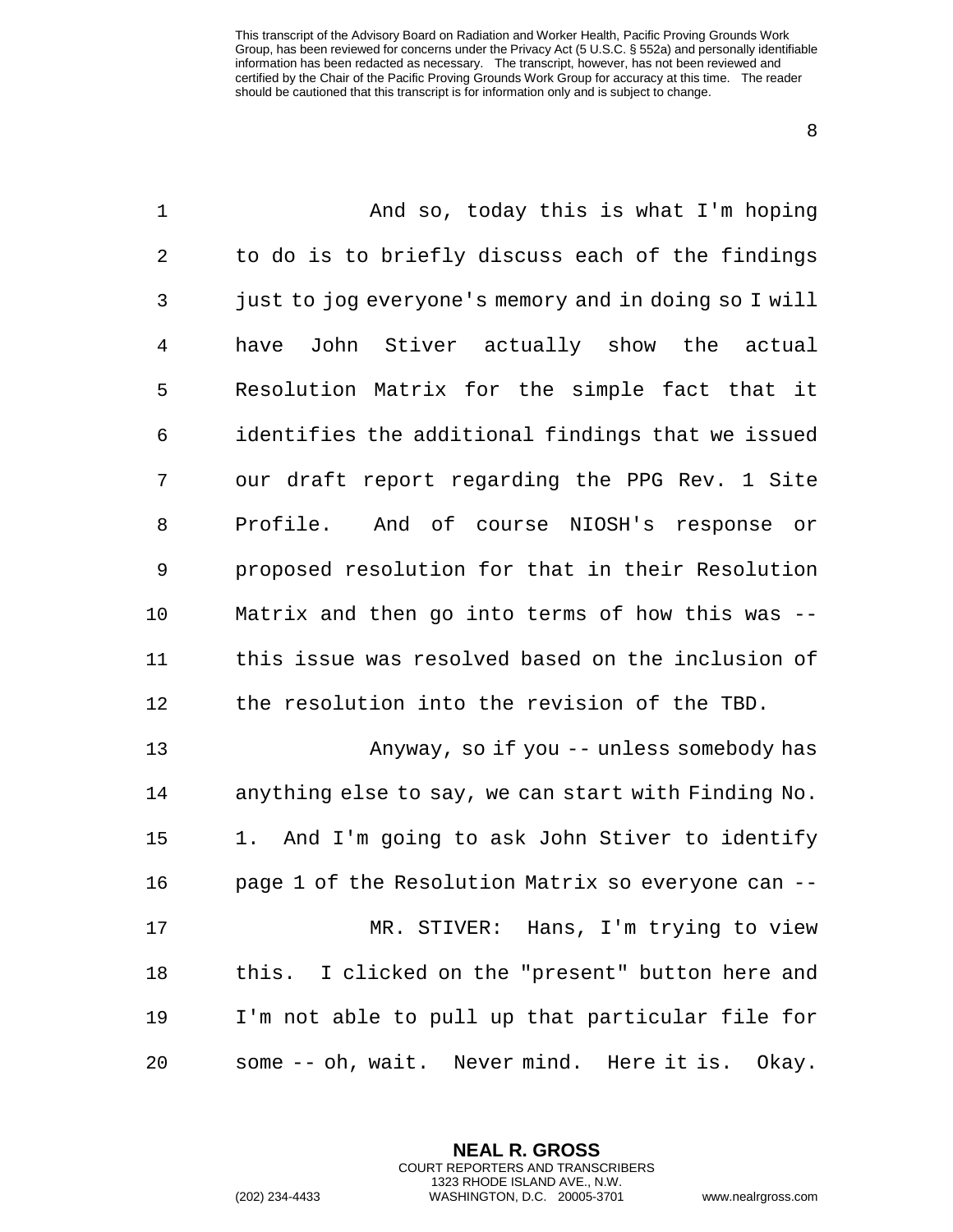| 1       | Everybody see that?                                |
|---------|----------------------------------------------------|
| 2       | DR. BEHLING: Not yet.                              |
| 3       | CHAIR LOCKEY: I got it.                            |
| 4       | MR. STIVER: Okay. We're on Finding 1               |
| 5       | right now, Hans.                                   |
| 6       | DR. BEHLING: Yes, I'm not -- I'm                   |
| 7       | getting -- I'm not getting this here. Anyway, I    |
| 8       | don't really need it because I have a hard copy in |
| 9       | front of me. In the event that it doesn't come up  |
| $10 \,$ | on my screen, I'll just consult with the hard copy |
| 11      | that's in front of me.                             |
| 12      | Anyway, just an overview of what                   |
| 13      | Finding 1 is. I won't necessarily read the whole   |
| 14      | finding, only to capture the essence of the        |
| 15      | finding. You can -- for those who have a picture   |
| 16      | of -- okay. Maybe I'm getting it now. I don't      |
| 17      | know. Anyway, I'll proceed.                        |
| 18      | Finding No. 1 stated that NIOSH needs              |
| 19      | to update ORAUT-TKBS-52, Rev. 00, with regard to   |
| 20      | the 250-workday requirement for SEC<br>Class       |

**NEAL R. GROSS** COURT REPORTERS AND TRANSCRIBERS 1323 RHODE ISLAND AVE., N.W.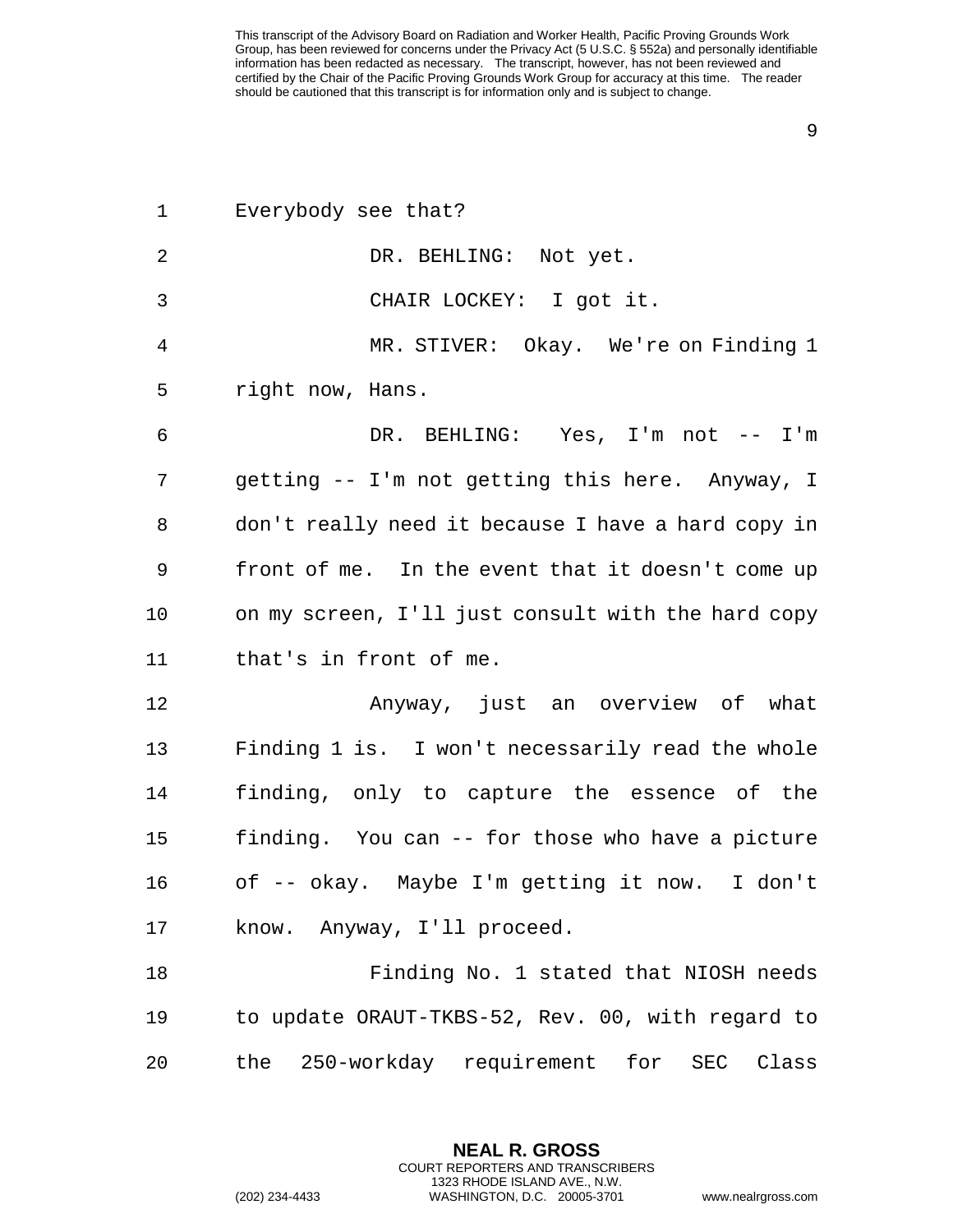| $\mathbf{1}$   | inclusion based on the EEOICPA Bulletin No. 06-15   |
|----------------|-----------------------------------------------------|
| $2^{\circ}$    | and No. 07-05. And those were unfortunate           |
| 3 <sup>7</sup> | instances because the original Rev. 0 of the PPG    |
| 4              | Site Profile only predates the release of those two |
| 5              | particular EEOICPA Bulletins by a few days.         |

 And then in the process those changes were not introduced into the original PPG Site Profile, which basically converts the 250-day requirement for SEC inclusion to 83 days based on the fact that a 24-hour period on location at PPG is equivalent to 3 times 8 hours per day, and therefore the 250-day requirement for the SEC inclusion should have been reduced to 83. That was subsequently incorporated into the revision of the Site Profile.

 And in terms of the resolution section 1.3 of ORAUT-TKBS it was amended on pages 8 through 9 in accordance with the provisions for those two particular EEOICPA Bulletins, and that basically converts to the 250-workday requirements and the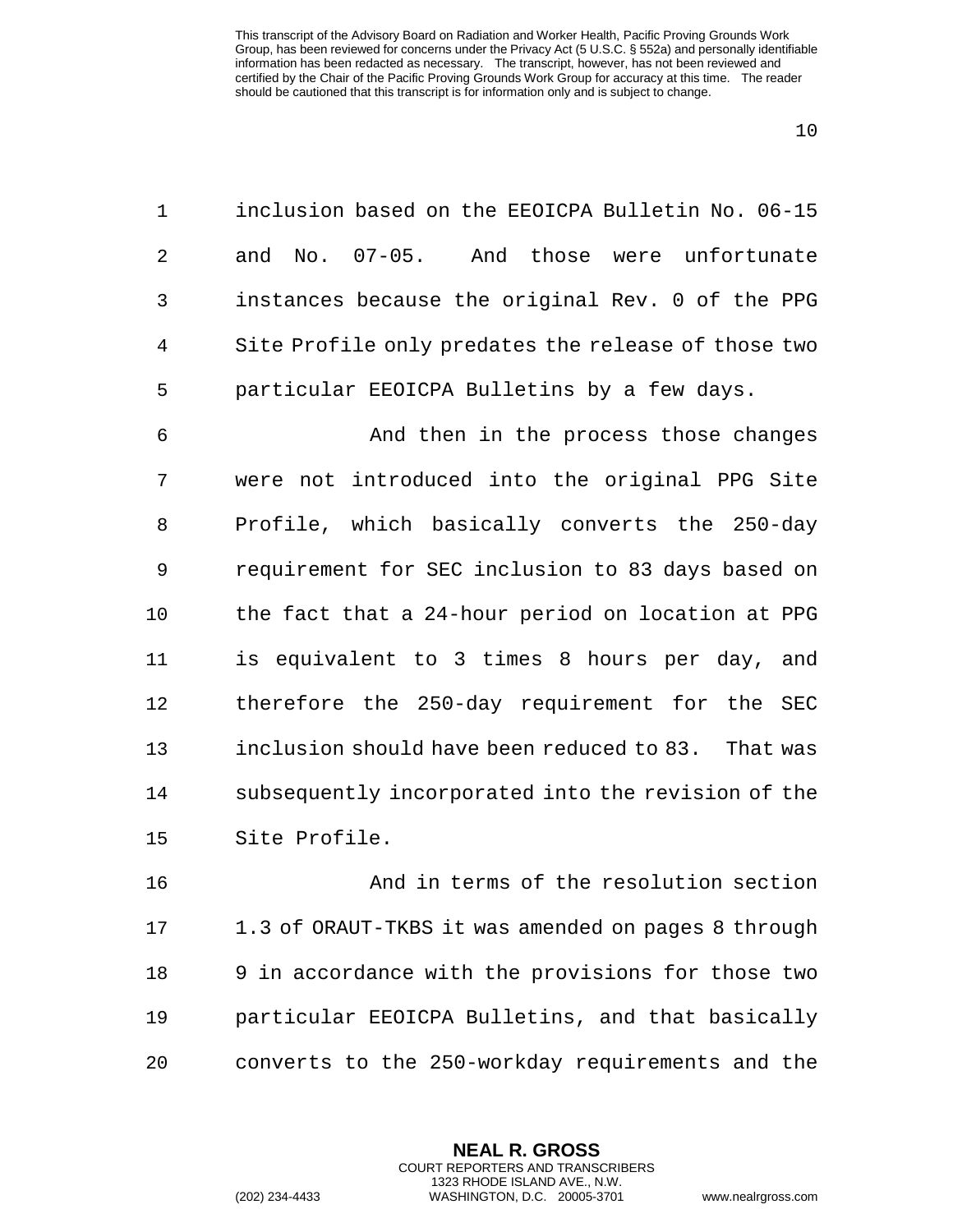| $\mathbf 1$    | 83-day requirements. And as a result of that, the    |
|----------------|------------------------------------------------------|
| $\overline{2}$ | status of Finding 1 SC&A agrees with the text        |
| 3              | revision and recommends closure of Finding No. 1.    |
| $\overline{4}$ | CHAIR LOCKEY: Do any Board Members                   |
| 5              | have any questions about this?                       |
| 6              | MEMBER ANDERSON: I don't, no.                        |
| 7              | MEMBER VALERIO: I don't.                             |
| 8              | CHAIR LOCKEY: I read through it and I                |
| 9              | didn't either other than Jim Neton I guess as before |
| 10             | the Department of Labor asked if there's no clear    |
| 11             | indication as to our end date, then that's a DOL     |
| 12             | issue, right?                                        |
| 13             | DR. NETON: Correct.                                  |
| 14             | CHAIR LOCKEY: Okay.                                  |
| 15             | DR. BEHLING: Okay. I still haven't                   |
| 16             | gotten my screen, but I assume that the screen also  |
| 17             | includes Observation No. 1. Is that correct? Is      |
| 18             | the screen up for you?                               |
| 19             | CHAIR LOCKEY: I don't have the screen                |
| 20             | either, so I can't tell you.                         |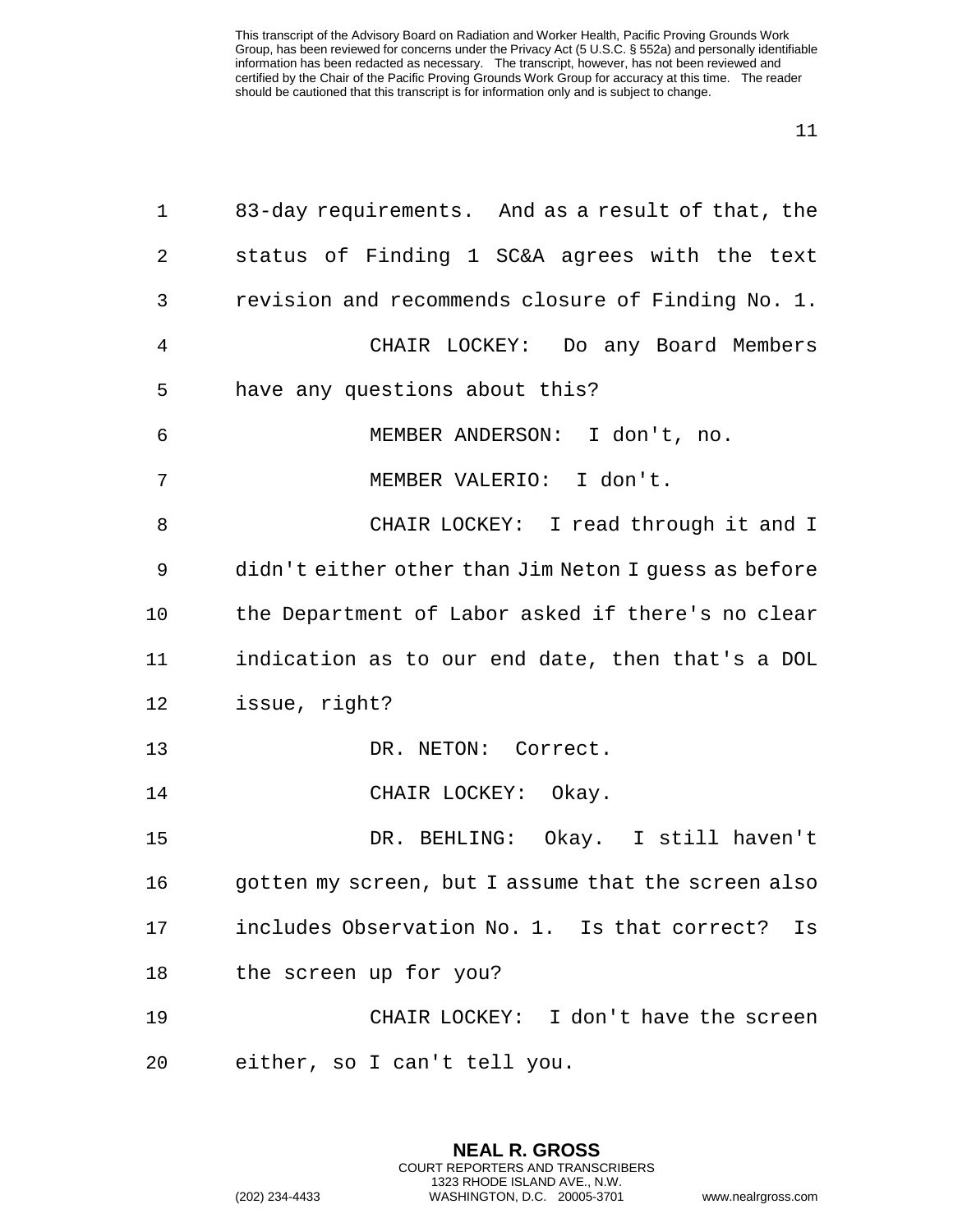| $\mathbf 1$ | DR. BEHLING: Okay. Observation 1 in                 |
|-------------|-----------------------------------------------------|
| 2           | our report stated the following: There's a need     |
| 3           | for more definitive guidance pertaining to the      |
| 4           | assignment of occupational medical dose in behalf   |
| 5           | of claimants who have no formal affiliations with   |
| 6           | a DOE or AWE facility. And that really is of some   |
| 7           | significance because I know for a fact having been  |
| 8           | very closely affiliated with the PPG issues here    |
| 9           | in the testing period between and '46 that '58 that |
| 10          | were a lot of people who were hired who were not    |
| 11          | employees of either the DOE facility or the AWE     |
| 12          | facility necessarily.                               |
| 13          | There were people obviously out there               |
| 14          | who were contracted right on location, and that     |
| 15          | included<br>people who were probably not<br>even    |
| 16          | considered here. But there were also people who     |
| 17          | were contracted to work for EG&G -- EG -- EE&G, I'm |
| 18          | sorry, and [Identifying information redacted], who  |
| 19          | were major contractors during that time. And that   |

was our concern.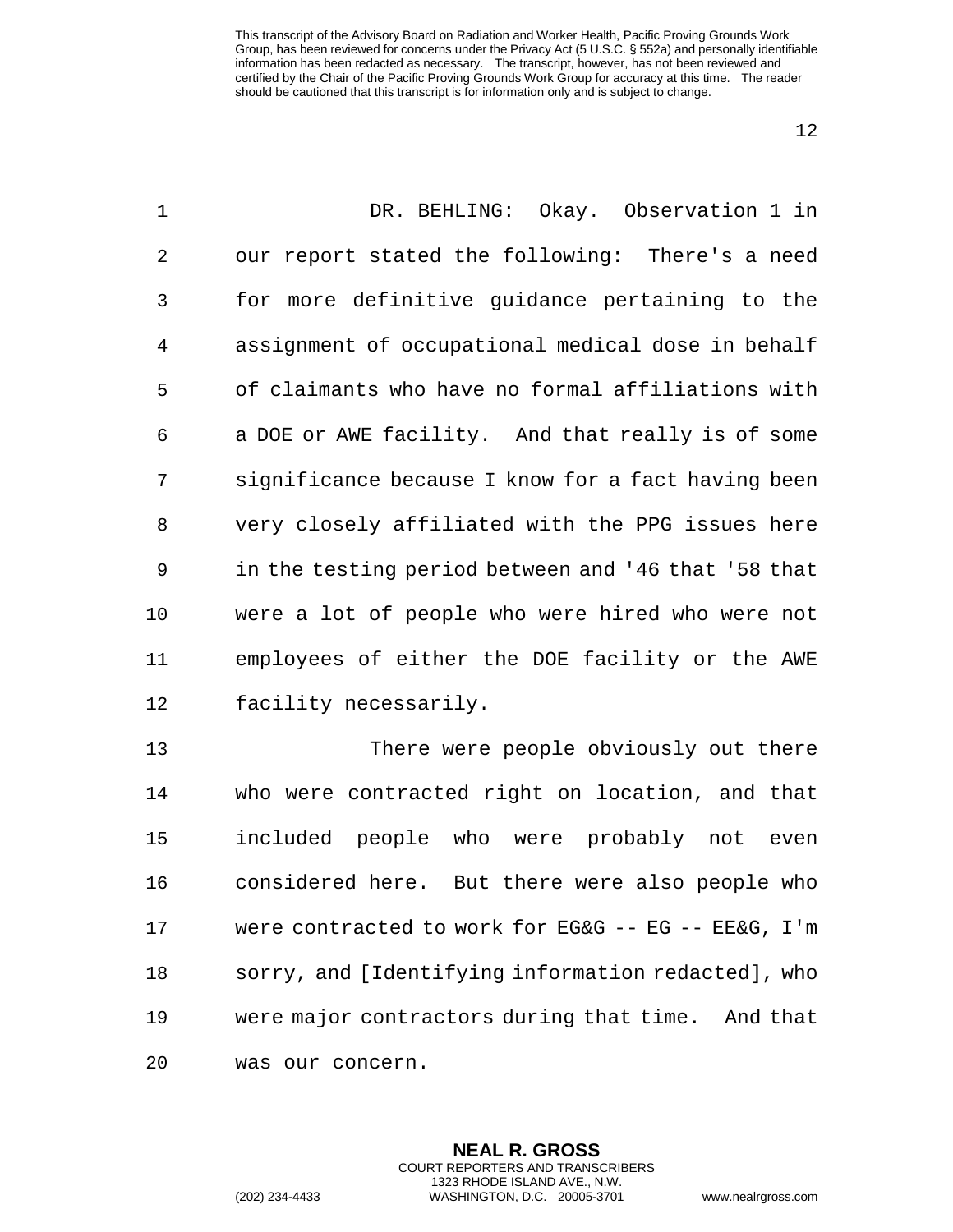| $\mathbf 1$ | But NIOSH by and large responded with                |
|-------------|------------------------------------------------------|
| 2           | the recommendation that these people, unless they    |
| 3           | were affiliated with a DOE or AWE facility and the   |
| 4           | medical X-rays were necessary, taken at a facility   |
| 5           | that was considered under EEOICPA, there would be    |
| 6           | need to assess the medical exposure as<br>is<br>no   |
| 7           | described in ORAU-OTIB-0079. In other words, that    |
| 8           | particular OTIB only addresses the need for medical  |
| 9           | exposure that you have to address if the facility    |
| 10          | a covered facility. So the statement<br>of<br>was    |
| 11          | NIOSH's resolution to Observation 1 was that in      |
| 12          | Section 3<br>it substituted protocols<br>for<br>the  |
| 13          | ORAU-PROC-0061 for guidance now provided in the      |
| 14          | updated version of ORAU-OTIB-0079.                   |
| 15          | And so as a result of that change, SC&A              |
| 16          | concurs with the text revision in Section 3 and with |
| 17          | these recommendations closes Observation 1 since     |
| 18          | obviously there's no need to even consider this      |

under OTIB-79.

20 Are there any questions?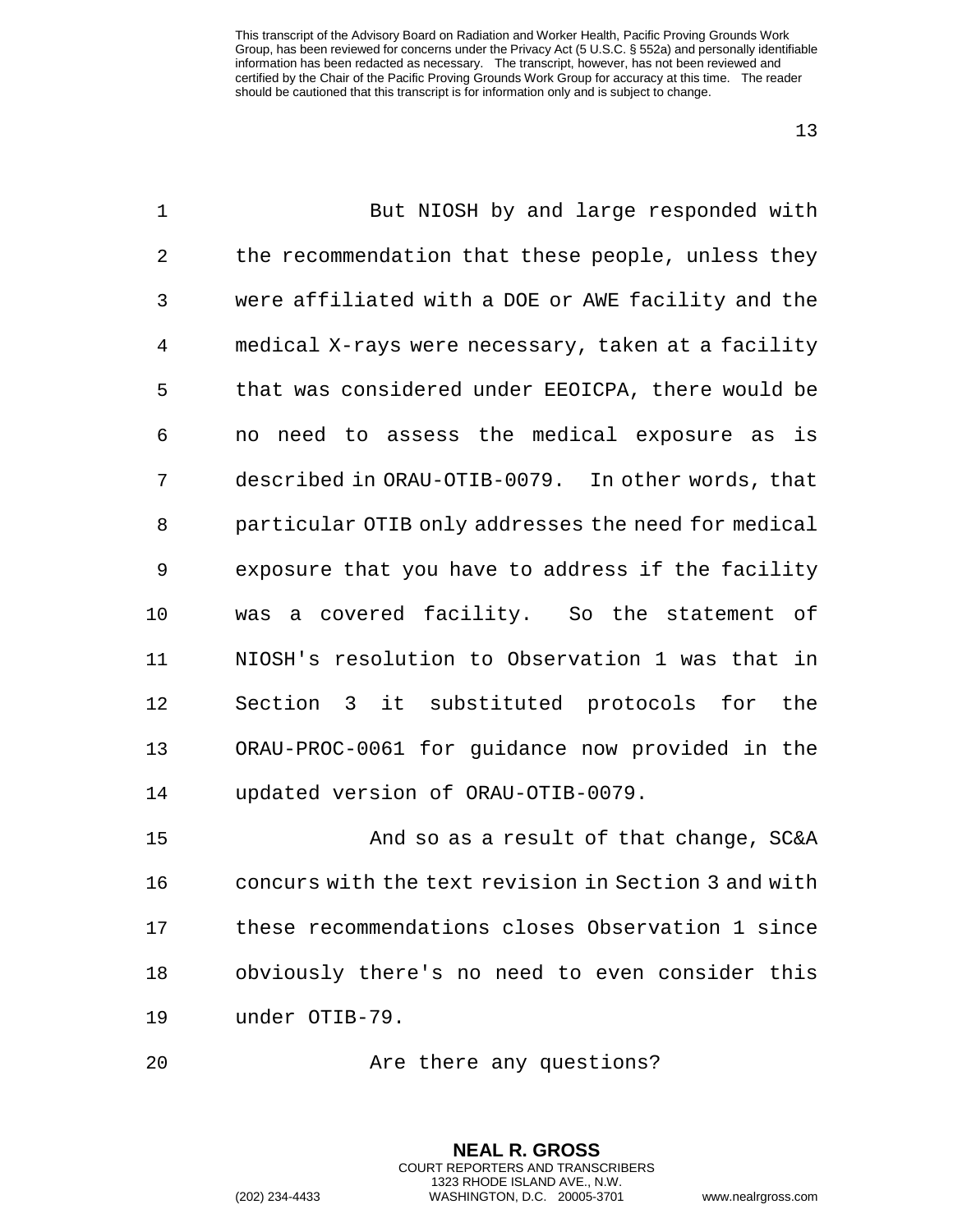| $\mathbf 1$    | CHAIR LOCKEY: Any questions about                  |
|----------------|----------------------------------------------------|
| $\overline{2}$ | that?                                              |
| 3              | This is Bill.<br>MEMBER FIELD:<br>No               |
| 4              | questions.                                         |
| 5              | MEMBER VALERIO: No, no questions.                  |
| 6              | CHAIR LOCKEY: Okay. Good.                          |
| 7              | DR. BEHLING: Okay. Again, I will                   |
| 8              | just briefly give you the overview of Finding No.  |
| 9              | 2. Section 4 of the Occupational Environmental     |
| 10             | Dose ignores occupational environmental doses for  |
| 11             | PPG locations from fallout. And this was a very    |
| 12             | critical component in our thinking. We went        |
| 13             | through a lot of effort to clarify what the issues |
| 14             | were.                                              |
| 15             | It was eventually -- for those who want            |
| 16             | to go to -- back to the original document, it was  |
| 17             | reviewed in Section 6 of page 19, and a more       |
| 18             | detailed section -- in other sections, 7.2 in the  |
| 19             | report. And this really involves the following:    |
| 20             | Pre-1955 personnel were oftentimes only badged in  |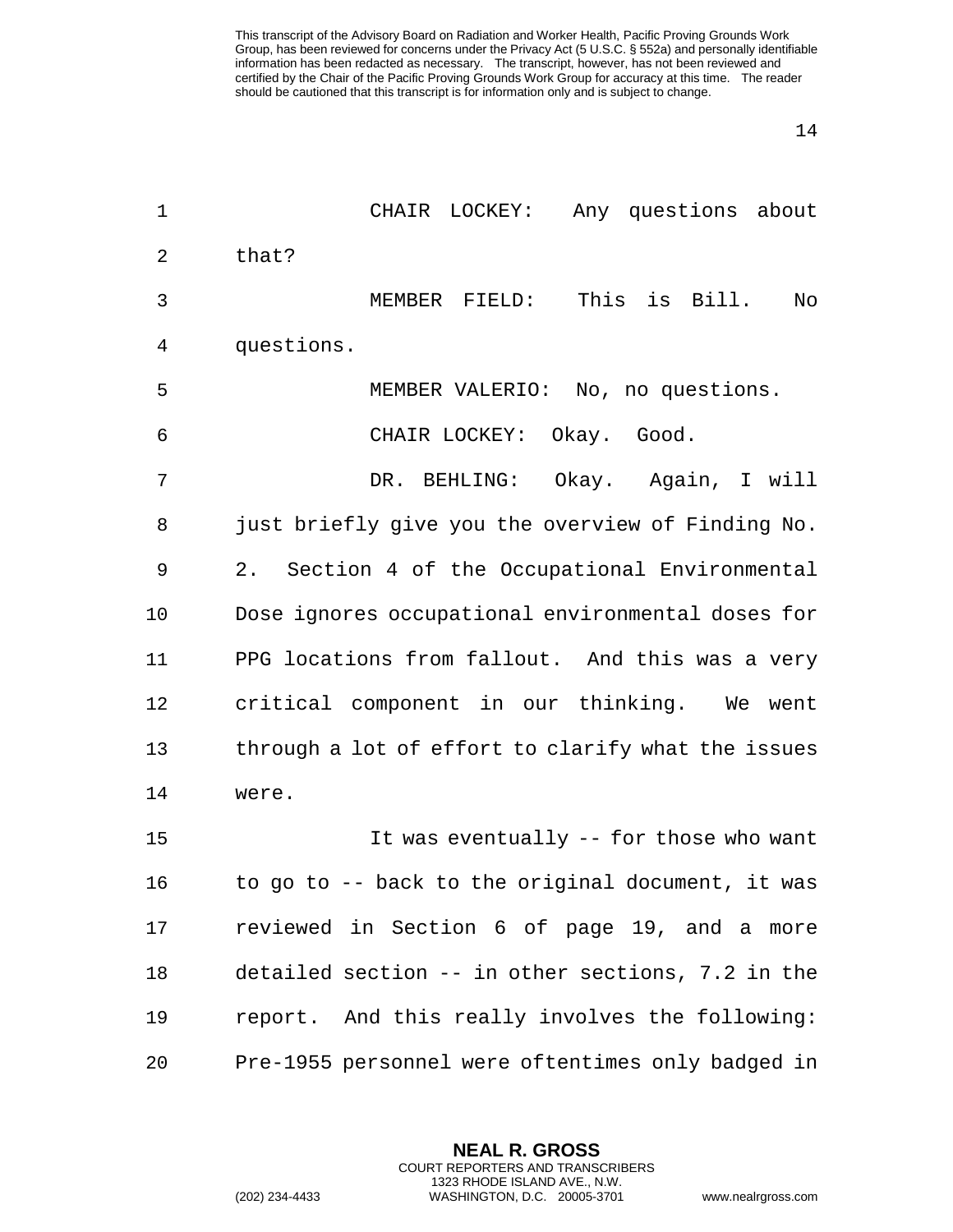| $\mathbf 1$ | a very, very limited fashion with mission badges    |
|-------------|-----------------------------------------------------|
| 2           | as well as cohort badges where one person got the   |
| 3           | exposure for many people. And there had been a      |
| 4           | time when detonations that had been -- or that      |
| 5           | predates 1955, specifically Operation Greenhouse,   |
| 6           | resulted in significant fallout that exposed        |
| 7           | personnel on site. And those exposures were not     |
| 8           | properly accounted for up until that point in time. |
| 9           | And NIOSH's response to Finding 2 was               |
| 10          | that NIOSH agrees that the findings and Section 4   |
| 11          | of the next revision will actually revise that      |
| 12          | particular section in order to account<br>for       |
| 13          | exposures that may have been received during those  |
| 14          | time periods from fallout for people who were       |
| 15          | obviously exposed, but not necessarily monitored    |
| 16          | for exposure.                                       |
| 17          | So having made those changes, revisions             |
| 18          | to Section 6 in the revised TBD, we feel it's       |
| 19          | something that has been properly addressed and      |

accounted for. And again, SC&A recommends closure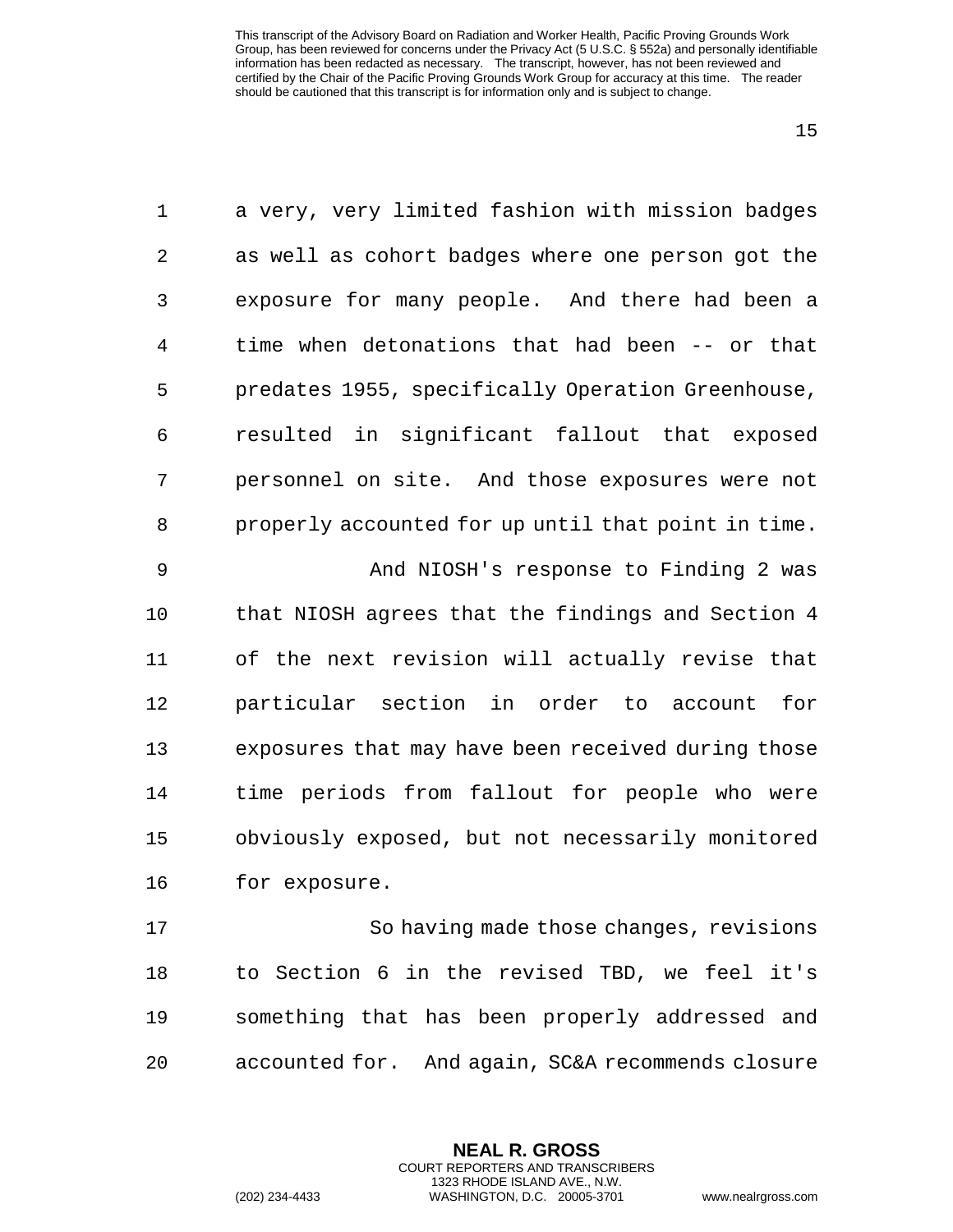| $\mathbf{1}$ | to Finding 2 based on those changes.                |
|--------------|-----------------------------------------------------|
| 2            | CHAIR LOCKEY: Hans, essentially there               |
| 3            | is<br>environmental exposure. It's<br>all<br>no     |
| 4            | occupational, right?                                |
| 5            | DR. BEHLING: Yes, we -- it was                      |
| 6            | initially assessed as environmental, but the        |
| 7            | recommendation was that this really involves        |
| 8            | occupational exposure because it has obviously      |
| 9            | unique aspects of a facility that was really        |
| 10           | several atolls where people worked 24/7 or stayed   |
| 11           | there 24/7 in a given environment, and so therefore |
| 12           | it really is not environmental, but really was      |
| 13           | regarded as occupational. And I think it was        |
| 14           | transferred to Section 6 of the revised PPG.        |
| 15           | CHAIR LOCKEY: Any questions, anybody?               |
| 16           | Everybody's okay with this?                         |
| 17           | MEMBER ANDERSON: Yes.                               |
| 18           | MEMBER VALERIO: Yes.                                |
| 19           | DR. BEHLING: Okay. I guess we're --                 |
| 20           | I don't know, again not having the screen, I assume |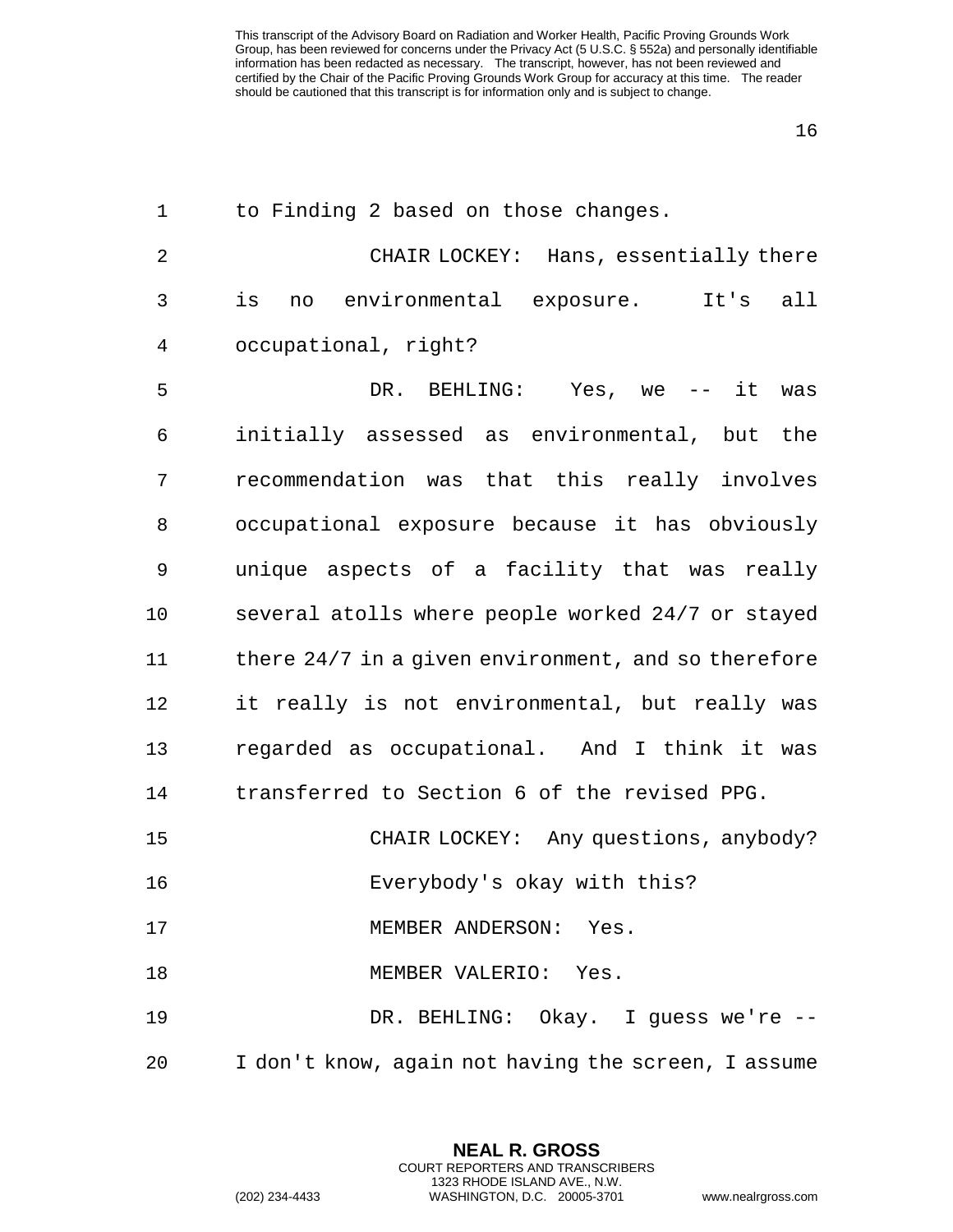| $\mathbf{1}$   | we are on the next page of the Issues Resolution     |
|----------------|------------------------------------------------------|
| $\overline{2}$ | Matrix. Am I correct?                                |
| 3              | CHAIR LOCKEY: Yes, I think it's we're                |
| 4              | Finding 3, 4 and 8 and 9 are combined.               |
| 5              | DR. BEHLING: Well, oh, in that case,                 |
| 6              | I didn't think you were going to show this one. I'm  |
| 7              | actually still working with my original Issue        |
| 8              | Resolution Matrix. I'm really following the          |
| 9              | actual sequential numbers --                         |
| 10             | CHAIR LOCKEY: Okay.                                  |
| 11             | DR. BEHLING: -- of the findings.                     |
| 12             | CHAIR LOCKEY: That's fine.                           |
| 13             | DR. BEHLING: And I'm -- at this point                |
| 14             | we are on Finding 3, but in the original matrix that |
| 15             | I addressed I have Findings 3 and 4 sort of          |
| 16             | together. And this is due to the fact that the       |
| 17             | combination is based on shared deficiencies of       |
| 18             | SC&A's knowledge in Section 3 of our draft report.   |
| 19             | And if you go over and look at the NIOSH             |
| 20             | response to Finding No. 3, you realize that NIOSH    |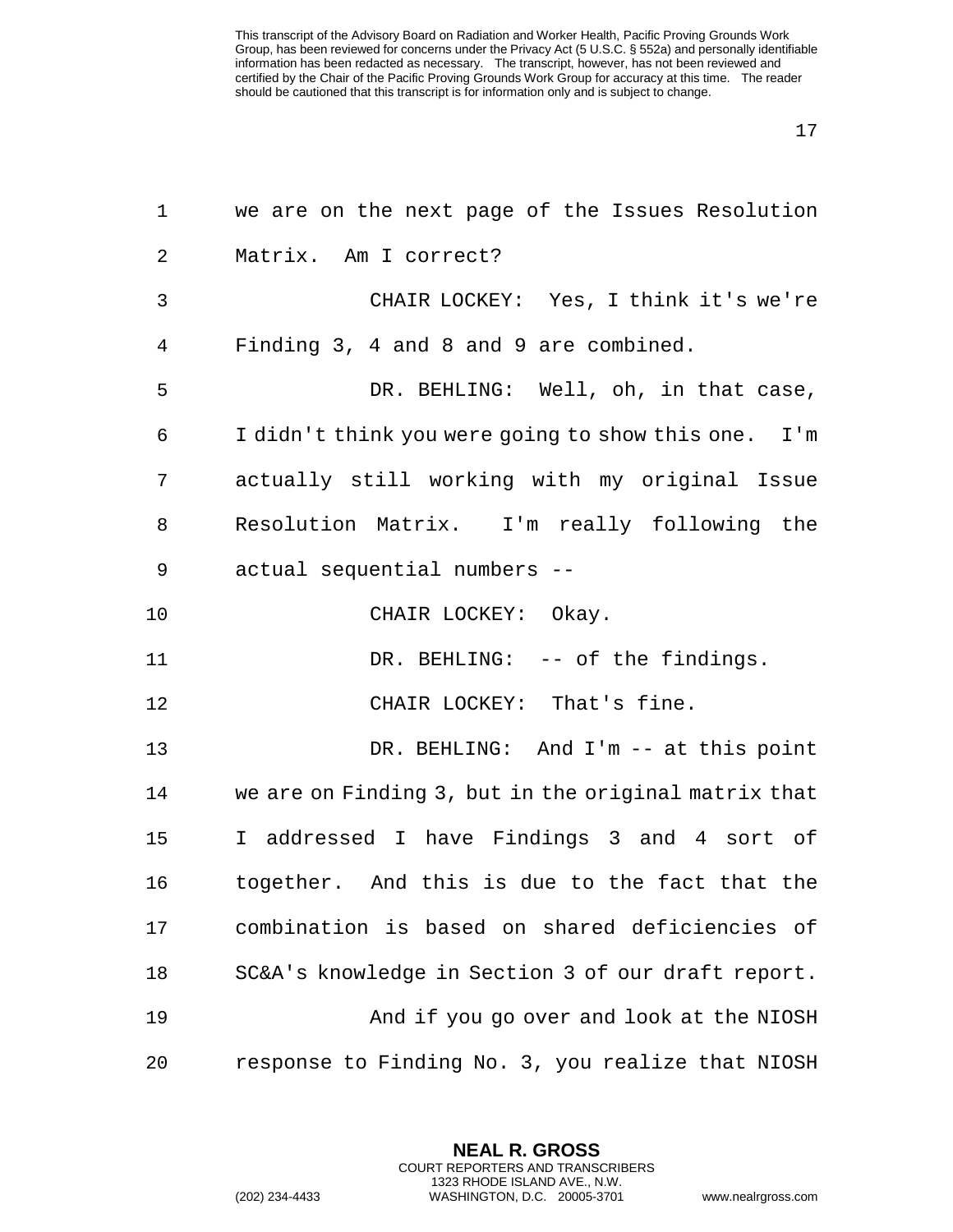does understand there are serious deficiencies related to the Monitoring Program as expressed by the use of mission badges and cohort badging in some cases, that there was very limited monitoring that should have been done, but wasn't done.

 And we acknowledge that actually in the report that SC&A wrote in Section 3 that we 8 submitted under the relevant background information. In SC&A's review of that Site Profile for the Pacific Proving Grounds we stated the following: The purpose of presenting some of the information in that Section 3 is to point out the magnitude and dynamics of the PPG Testing Program and limitations based on personnel and resources that were further complicated by the remote, isolated location that characterized the four test sites at the PPG.

 So we agreed with NIOSH that there were obviously serious deficiencies in terms of the approaches taken to assess personnel exposure, but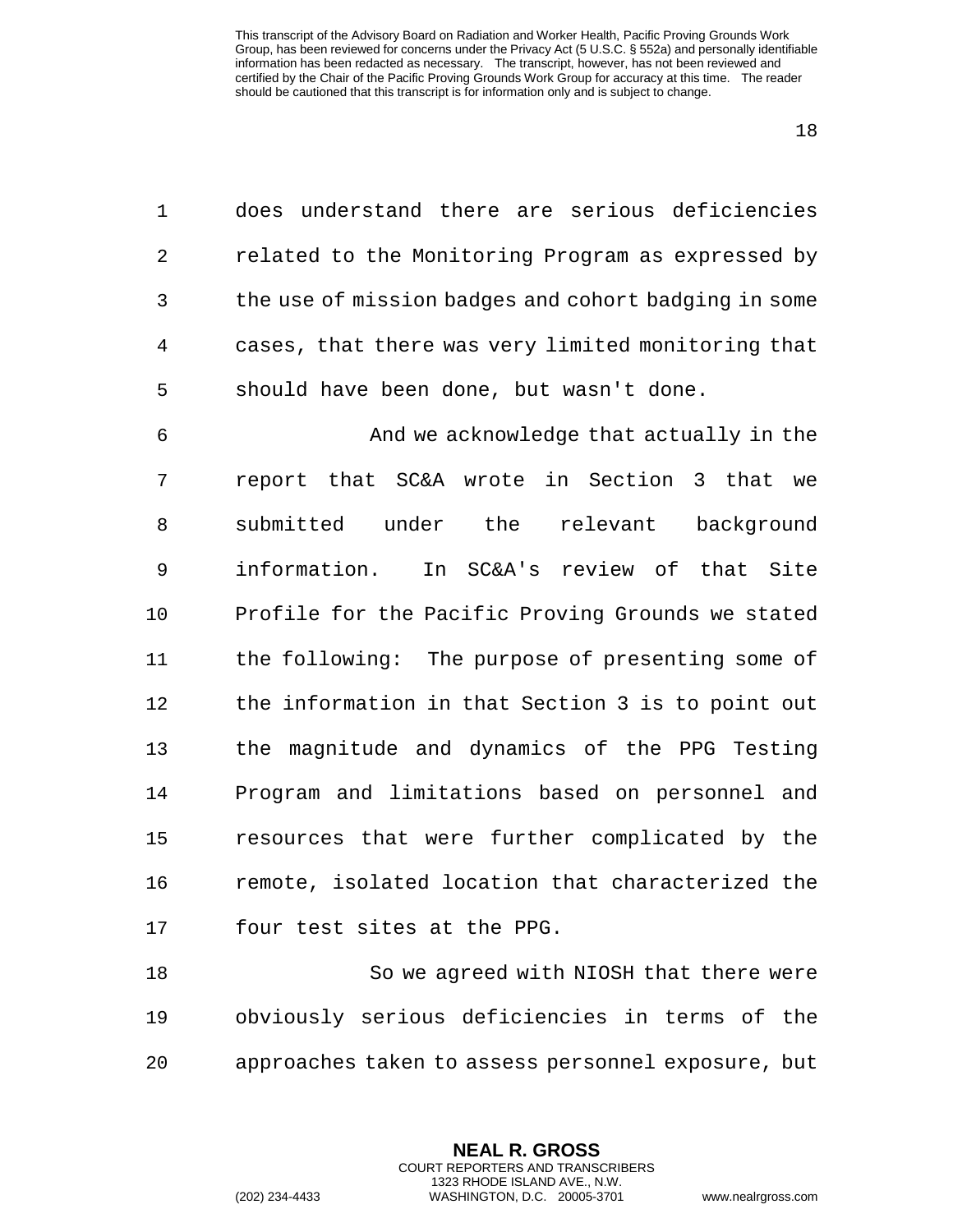it has not be recognized that this was the very beginning of the nuclear age. It follows at the heels of the Manhattan Project. There was a time when we had a poor understanding of the effect of radiation. And of course we were certainly not held to the actual rigid dose limitations as we know today, in addition to the fact that they were literally tens of thousands of people that had to be obviously addressed in terms of their exposure during this time frame. So we understand the limitations of the problems that obviously face the whole issue of a full accounting of exposures.

 So resolution of Findings 3 and 4, when we looked at this, have generic limitations that are associated with personnel dosimetries, the limited use and assignments of personnel during select times and periods, and the procedural practices that were put in place at the time. And these are all deficiencies that are likely to be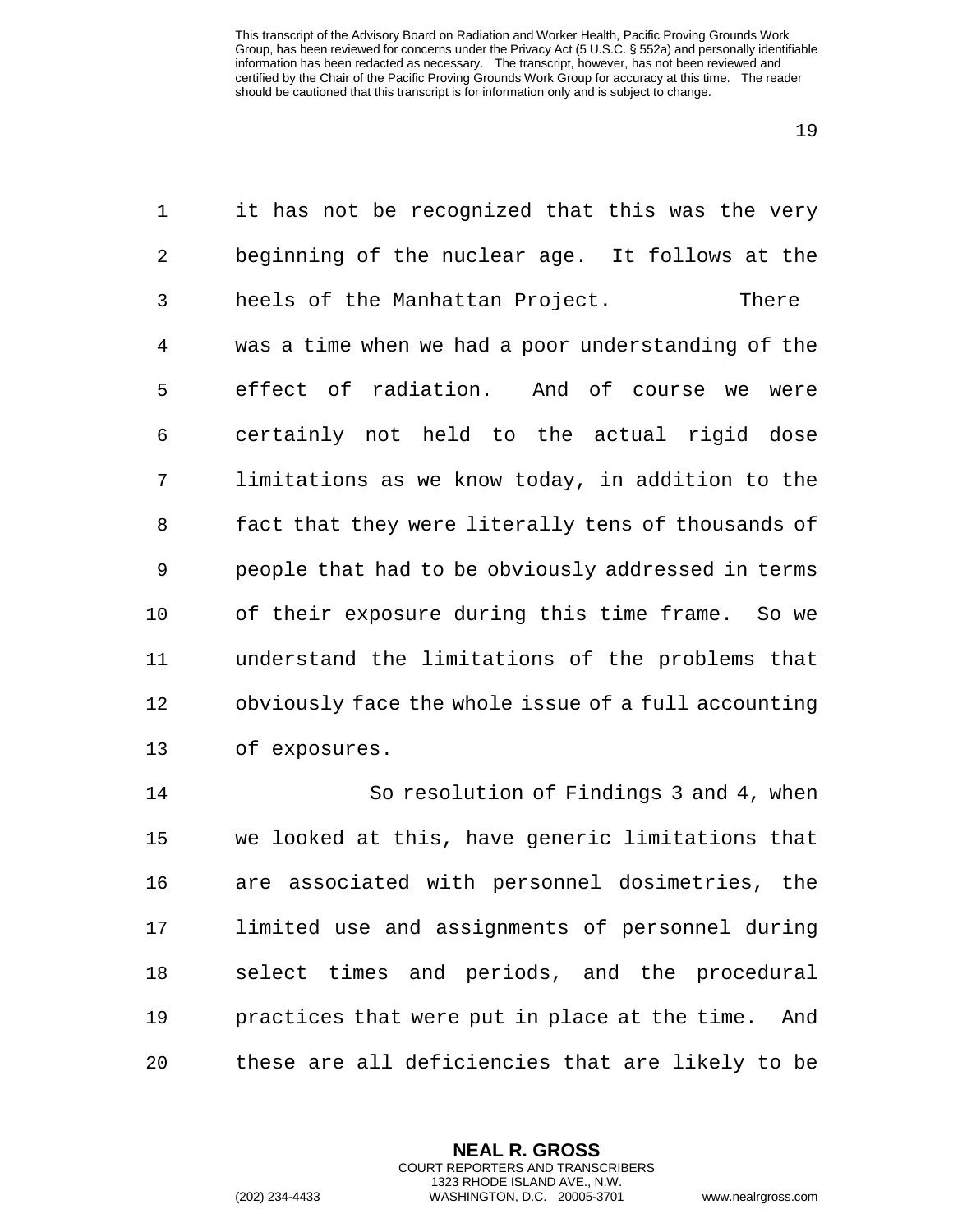considered intractable. So to overcome these deficiencies NIOSH proposed the optional use of the 95th percentile cohort doses as defined in Attachment A in the revision of the PPG Site Profile.

 So in light of those deficiencies we all accept them and realize that we have to do something that at least makes an attempt to accommodate perhaps some of the deficiencies that are likely to result in lower assigned doses. And I think NIOSH did the right thing in essentially saying 12 that we will assign a coworker dose that is defined in Attachment A that is based on a 95th percentile coworker dose that we can discuss a little more in detail.

 So again, with regard to Findings No. 3 and 4, we accept the idea that the changes that have been introduced into Appendix A address these inefficiencies, or deficiencies and we recommend closures to Findings No. 3 and 4.

> **NEAL R. GROSS** COURT REPORTERS AND TRANSCRIBERS 1323 RHODE ISLAND AVE., N.W.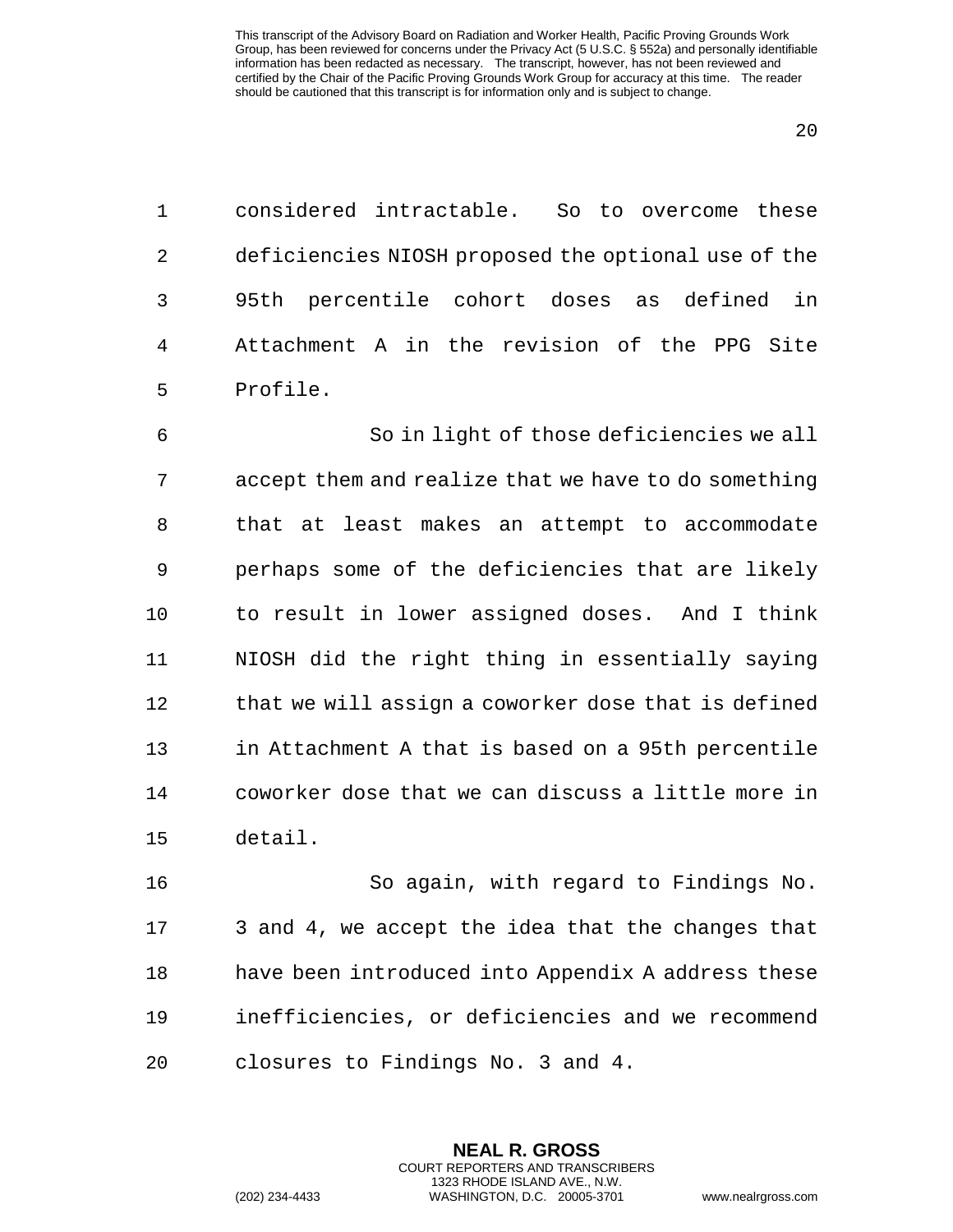| 1              | Are there any questions on that?                               |
|----------------|----------------------------------------------------------------|
| $\overline{2}$ | CHAIR LOCKEY: Jim Lockey. I just had                           |
| 3              | one question. If the measured dose from the                    |
| 4              | mission badge is higher, NIOSH will use that, is               |
| 5              | that correct?                                                  |
| 6              | DR. BEHLING: Yes, they will.<br>In                             |
| 7              | fact, they were collated. If you look at Appendix              |
| 8              | A, you will obviously see that NIOSH has introduced            |
| 9              | 50th and 95th percentile values of actual badges               |
| 10             | that were collated and derived and used obviously              |
| 11             | a formula to derive the 50th and 95th percentiles.             |
| 12             | So they do represent real values. But because of               |
| 13             | the fact that when you have the incomplete                     |
| 14             | potential -- or potentially incomplete assessment              |
| 15             | of all personnel that would have been exposed, the             |
| 16             | recommendation was to obviously amend the data that            |
| 17             | had been used previously in more than one way.<br>$\mathbb{I}$ |
| 18             | think going to that $--$ I think it's No. $--$ Finding         |
| 19             | No. 9 that also adds another dimension to the data             |
| 20             | in terms of acknowledging the 40 mR MDA values that            |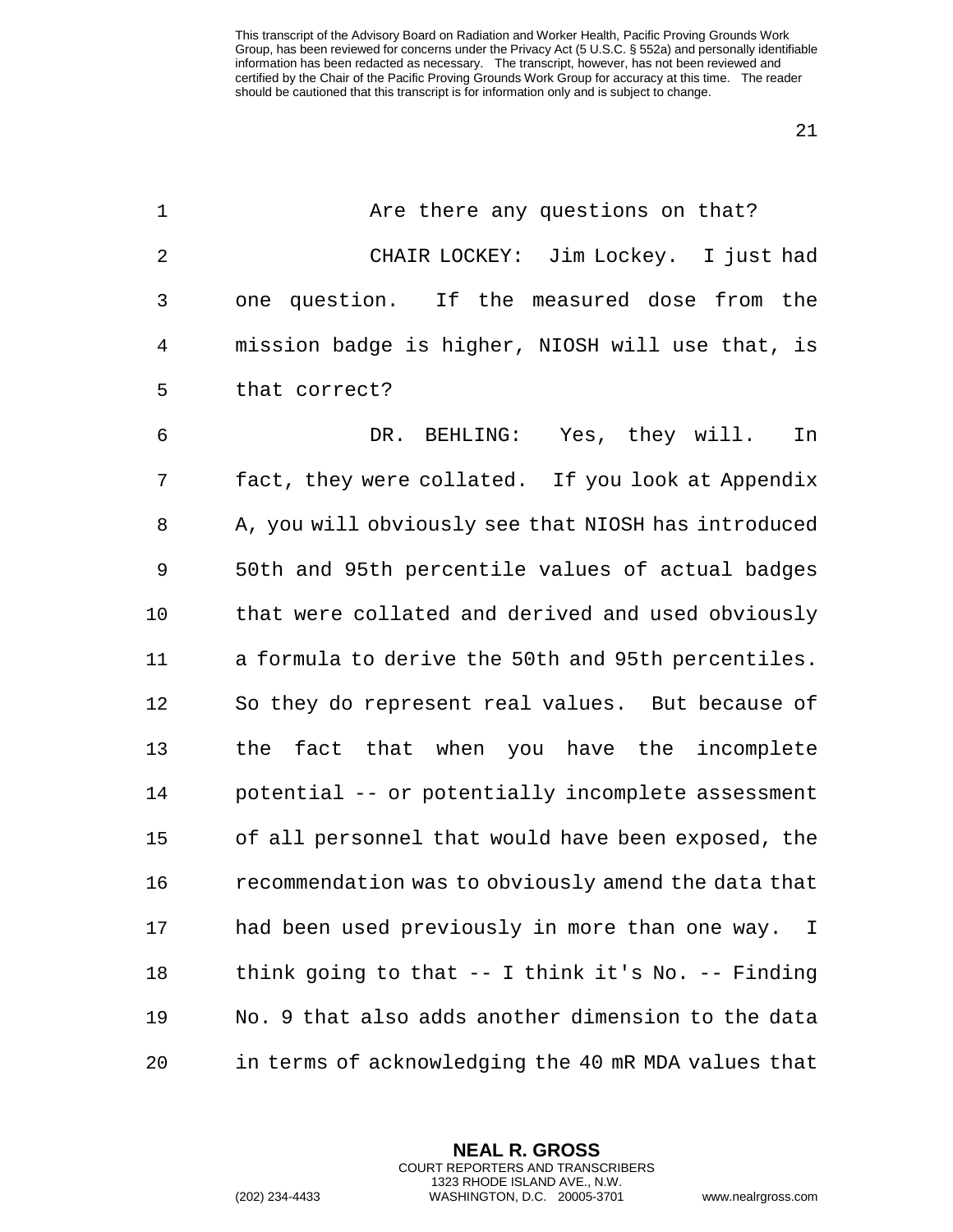| $\mathbf 1$    | it would have incorporated into the dose            |
|----------------|-----------------------------------------------------|
| $\overline{2}$ | calculation.                                        |
| 3              | CHAIR LOCKEY: Anybody have any                      |
| 4              | questions?                                          |
| 5              | (No audible response.)                              |
| 6              | CHAIR LOCKEY: Good. Let's move on.                  |
| 7              | DR. BEHLING: Okay. Finding No. 5.                   |
| 8              | Finding No. 5 was stated as -- that the average     |
| 9              | photon energies associated with fallout are well    |
| 10             | above the 250 keV energy level. And depending       |
| 11             | on -- with the exposure John just assumed, the      |
| 12             | assault of the photon energy of 32-250 and AP       |
| 13             | geometry may not be claimant-favorable. That was    |
| 14             | the original finding.                               |
| 15             | And NIOSH in their Resolution Matrix                |
| 16             | later stated that, yes, the iso and rotational      |
| 17             | geometries might be more realistic than was assumed |
| 18             | in the dose calculation. The general approach       |
| 19             | taken with EEOICPA claims is to apply the DCF using |
| 20             | the highest PoC. So the driver here was to not      |

**NEAL R. GROSS** COURT REPORTERS AND TRANSCRIBERS 1323 RHODE ISLAND AVE., N.W.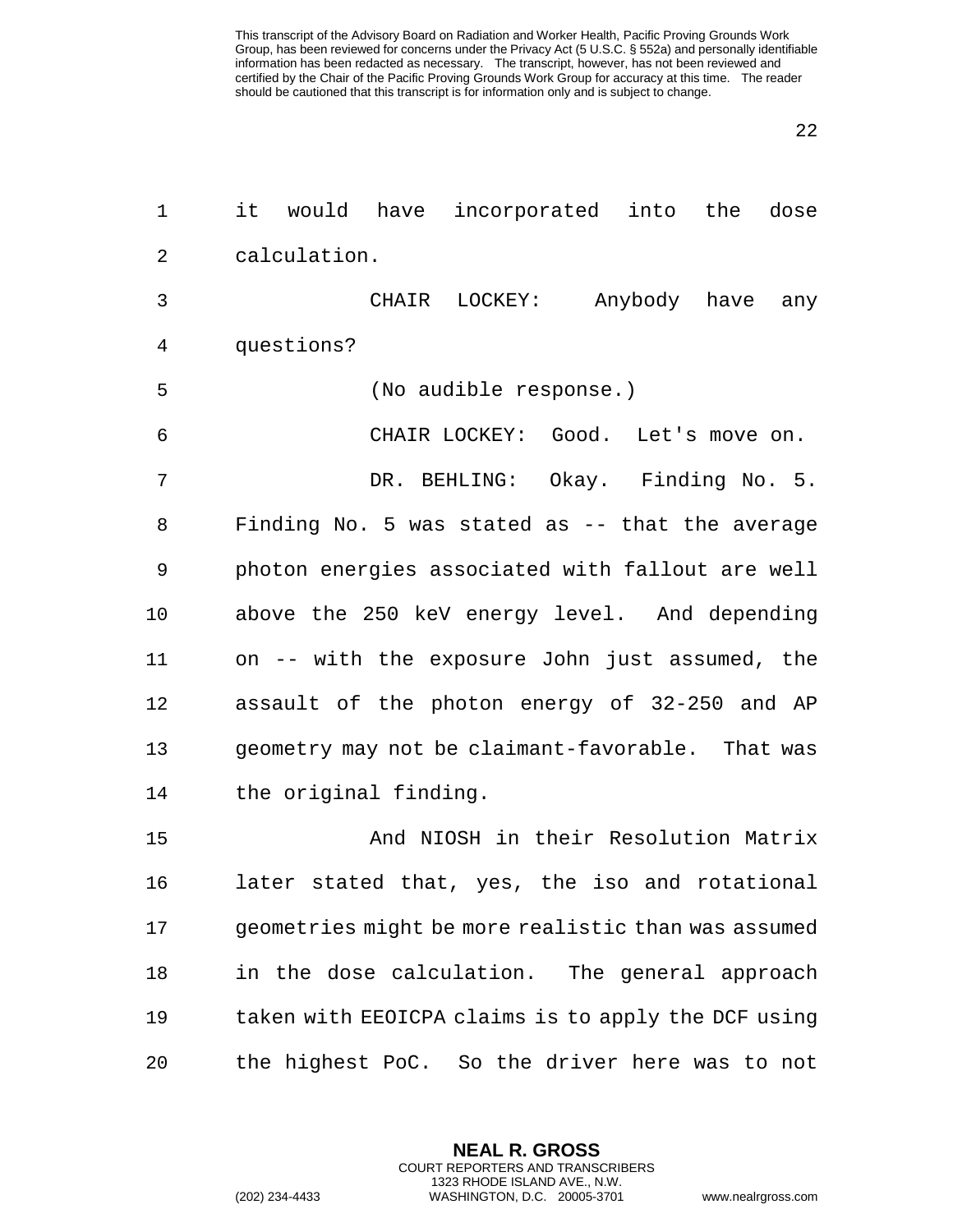necessarily be 100 percent accurate because of the fact that when we talk about exposures in the PPG, we're not talking about the conventional exposures that people would receive in a typical DOE facility.

 I mean, we're talking about fallout that is basically isotropic because at the time there was obviously contamination on the ground. There was contamination in the palm trees above you. And so in essence the rotation of a patient or the isotropic exposure might have been more realistic, but they would not necessarily always give you the highest exposure dose. Also the AP geometry was obviously then considered a preferred option based on the fact that these had a higher assigned dose in addition to the assumption of a 30 to 250 keV photon. But from what I remember from 18 the work that I've done in there, the actual photon energy was 700 or so keV.

But anyway, with the exception of the

**NEAL R. GROSS** COURT REPORTERS AND TRANSCRIBERS 1323 RHODE ISLAND AVE., N.W.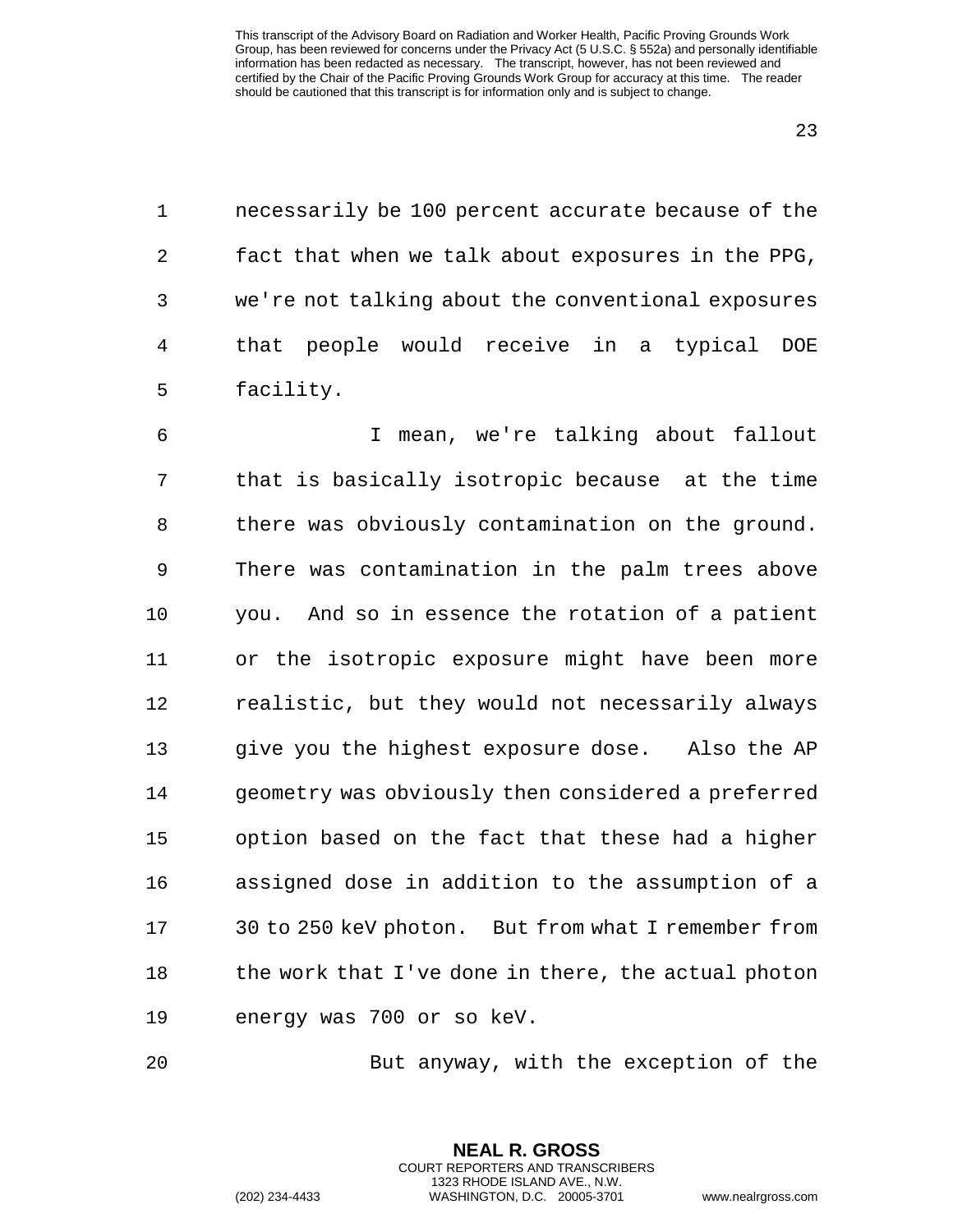lung, esophagus, red bone and bone surfaces, NIOSH concluded that the preferred and the higher derived dose would be from the assumption of a 30 to 250 keV photon energy and the AP geometry.

 I believe, let me see, there's also a statement in here that there is a potential option for -- to use the higher values if it turns out to be essential for a claim where the maximally accurate assessment has been done to actually use changes here that involve -- where am I, because I'm kind of lost here in my own stuff.

 CHAIR LOCKEY: I think the way I read it was that if it's one of those three: esophagus, lung, bone marrow, they use whatever is higher, AP or rotational.

 DR. BEHLING: Yes, okay. I think I have it in front of me now. Yes, it's that you have an option to use the higher value even if it turns out to be so that for these four organs the Revision Section -- okay, here, I found it on my documents.

**NEAL R. GROSS**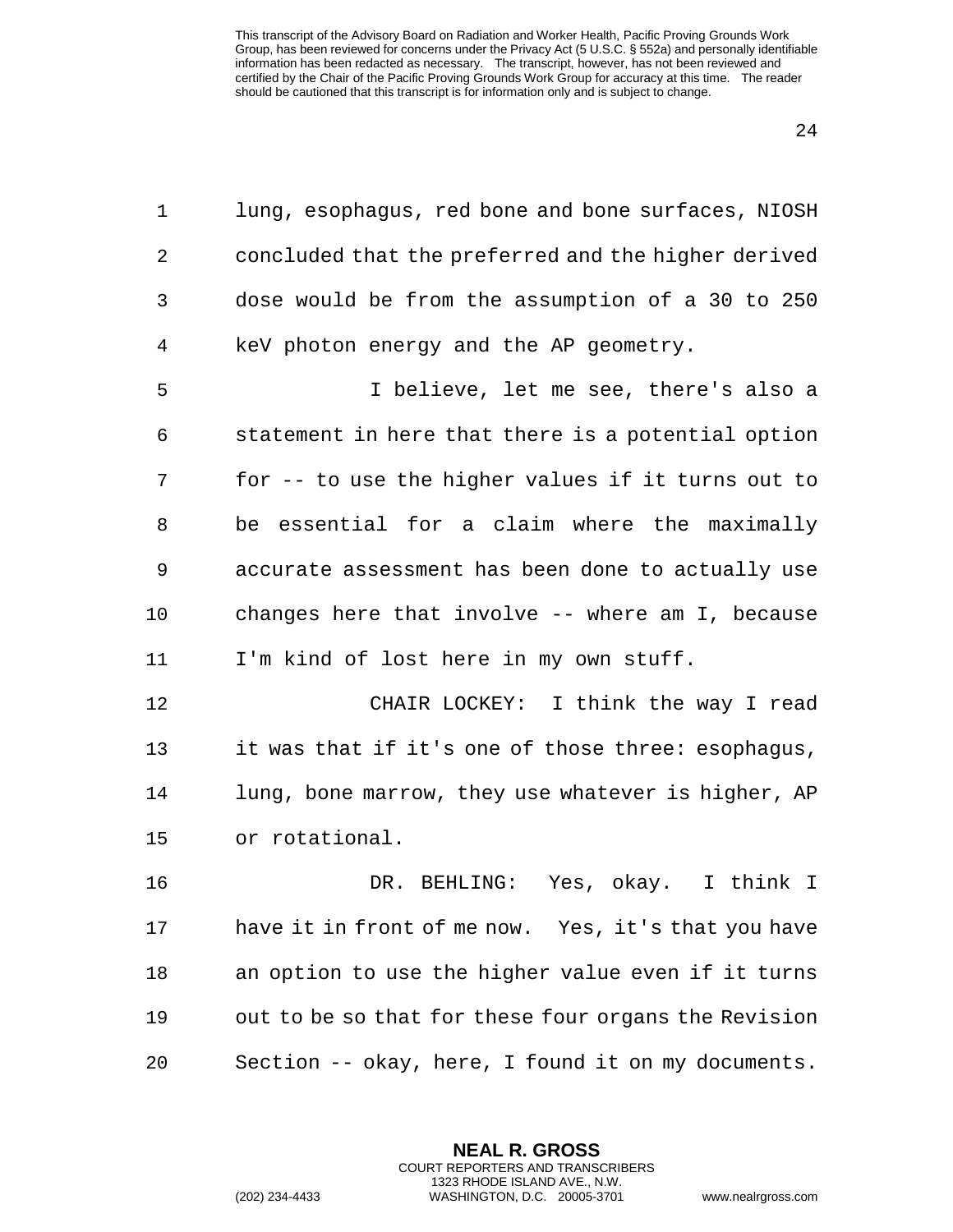They are scattered. I didn't intend to use these documents as opposed to the actual information on the screen.

 But anyway, for these four organs Revision Section 3.3 suggests an AP to ROT or rotational geometry ratio should be considered for claimant-favorability. With iso geometry for cases you find best estimates. So that was an option that would under situations being preferred over the standard assumption of 30 to 250 keV and AP geometry.

 Anyway, given that additional option, SC&A finds the recommendation appropriate and again SC&A recommends for all of Finding No. 5 and recommends closure.

 CHAIR LOCKEY: Very good. I agree. Anybody -- do Board Members agree? Questions? MEMBER FIELD: This is Bill. I agree. MEMBER VALERIO: I agree. This is

Loretta.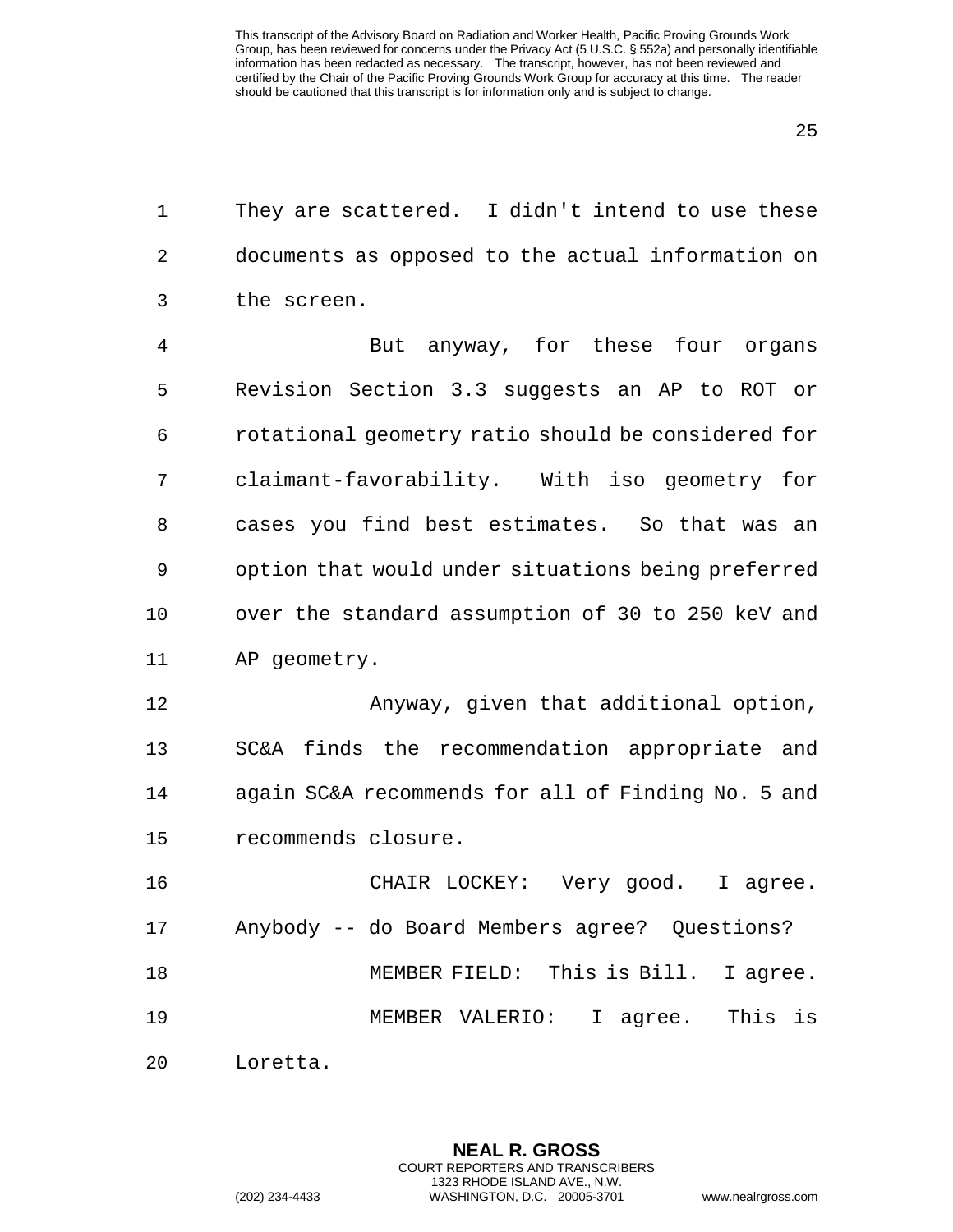26

| $\mathbf 1$    | Oh, I think it's<br>MEMBER ANDERSON:                 |
|----------------|------------------------------------------------------|
| $\overline{2}$ | fine.                                                |
| 3              | Thank you. Finding 6?<br>CHAIR LOCKEY:               |
| 4              | Finding 6. Finding 6<br>DR. BEHLING:                 |
| 5              | states that since claims involving the skin cancer   |
| 6              | usually specify the locations on the body in a given |
| 7              | claim, then the critical variable of distance above  |
| 8              | the source plane defined by Barss & Weitz in 2006    |
| 9              | in their study should be included in the assignment  |
| 10             | of beta-to-gamma ratios for PPG claimants.<br>And    |
| 11             | the variability of the beta-to-gamma ratio is based  |
| 12             | obviously not only on the source term relationship   |
| 13             | or the spacing between the source flow at the ground |
| 14             | contamination and the location, but also the age     |
| 15             | of the fallout. And these were also identified by    |
| 16             | Barss & Weitz in their study.                        |
| 17             | And the NIOSH resolution to Finding 6,               |
| 18             | NIOSH notes that the ratio of beta-to-gamma          |
| 19             | associated with exposure to fallout is highly        |
| 20             | variable with age of the fallout as well as the      |

**NEAL R. GROSS** COURT REPORTERS AND TRANSCRIBERS 1323 RHODE ISLAND AVE., N.W.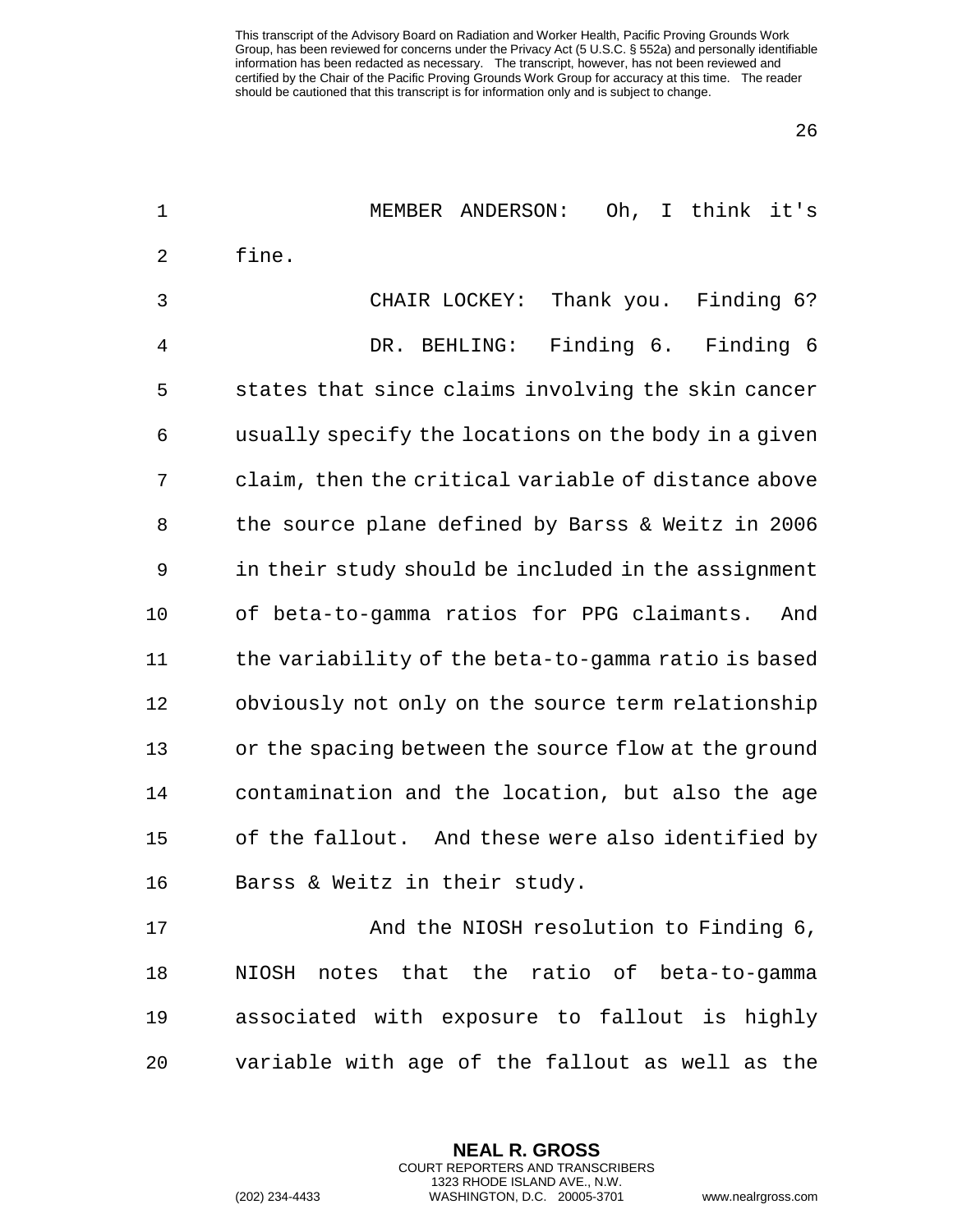| $\mathbf 1$    | distance of the source plane. In the absence of      |
|----------------|------------------------------------------------------|
| $\overline{2}$ | dosimeter beta dose this variability is of critical  |
| 3              | importance for claims involving skin cancers and     |
| 4              | other surficial tissues.                             |
| 5              | And so in Section 6.1 of the revised PPG             |
| 6              | Site Profile, NIOSH eliminated the default NTS       |
| 7              | beta-to-gamma ratio of one-to-one in the revised     |
| 8              | guidance. That includes the beta-to-gamma ratios     |
| 9              | that were identified in the article by Barss & Weitz |
| 10             | in 2006, the deficiency ratios that include the      |
| 11             | effect of weathering.                                |
| 12             | So in response to those changes, again               |
| 13             | SC&A recommends the closure of Finding No. 6         |
| 14             | because it does in fact specify the various issues   |
| 15             | that were identified in our original findings.       |
| 16             | LOCKEY:<br>I<br>CHAIR<br>Board<br>agree.             |
| 17             | Members?                                             |
| 18             | MEMBER VALERIO: I agree.                             |
| 19             | MEMBER FIELD: Yes, I do, too.                        |
| 20             | Impressive tables.<br>CHAIR LOCKEY:                  |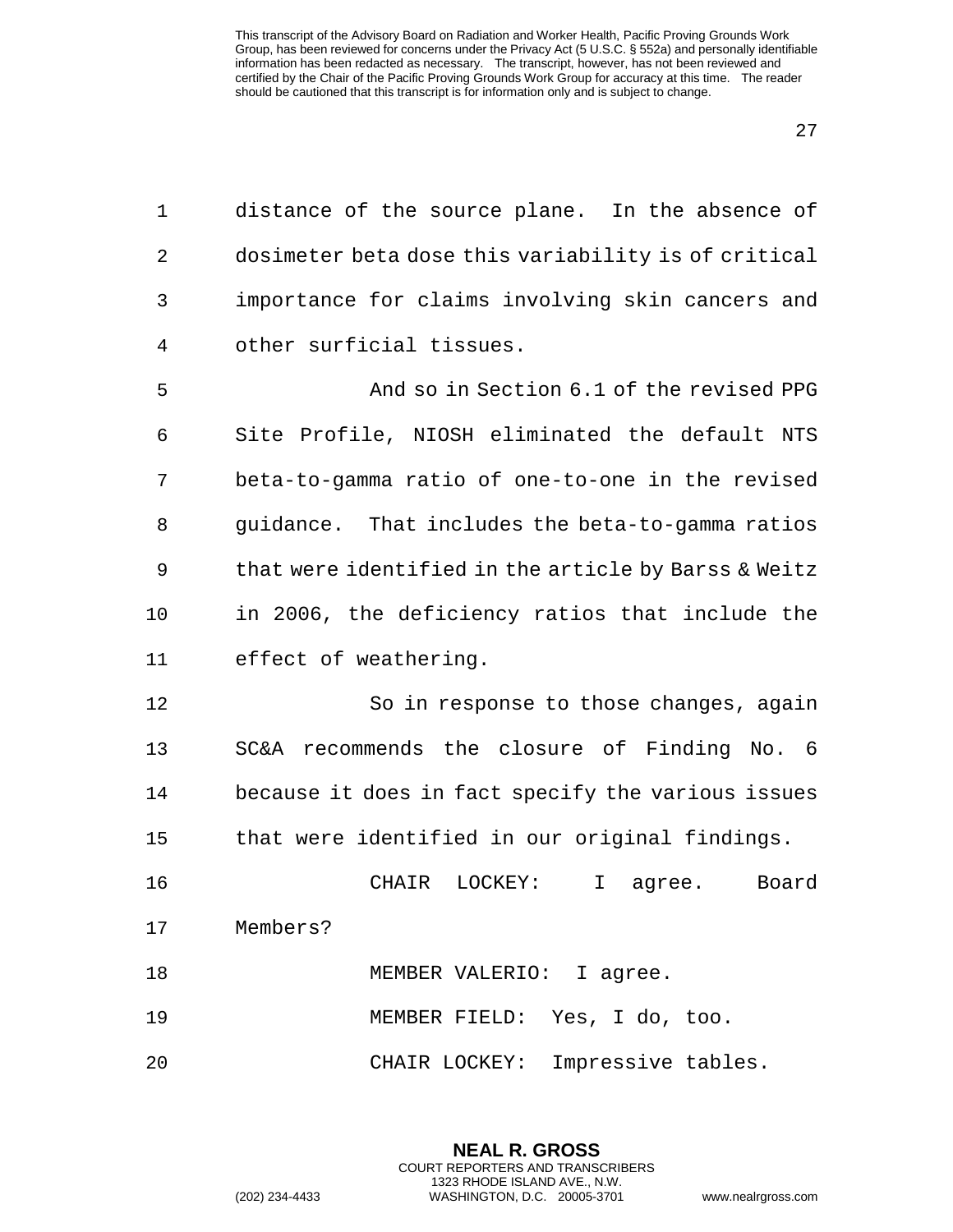| $\mathbf 1$    | DR. BEHLING: Okay. We're --                          |
|----------------|------------------------------------------------------|
| $\overline{2}$ | CHAIR LOCKEY: Dr. Anderson?                          |
| 3              | MEMBER ANDERSON:<br>Sorry. I was<br>on               |
| 4              | hold. Yes. I was on mute. Yes.                       |
| 5              | CHAIR LOCKEY: Okay.                                  |
| 6              | DR. BEHLING: Okay. So we're<br>on                    |
| 7              | Finding No. 7, and Finding No. 7 states that NIOSH's |
| 8              | guidance for the assignment of missed dose is based  |
| 9              | on assumptions that are not supported by the facts.  |
| 10             | And in the case of uncertainty are clearly not       |
| 11             | claimant-favorable.                                  |
| 12             | This issue concerning missed dose was                |
| 13             | discussed by SC&A in Section 7.4.2, and centers      |
| 14             | around the previously acknowledged deficiencies      |
| 15             | that we already talked about pertaining to the       |
| 16             | external monitoring of personnel and the use of      |
| 17             | mission badges and the cohort badging. And again,    |
| 18             | NIOSH's response to Statement 7 is that the next     |
| 19             | revision will address the issue of mixed missed      |
| 20             | dose guidance and talks about how this was done.     |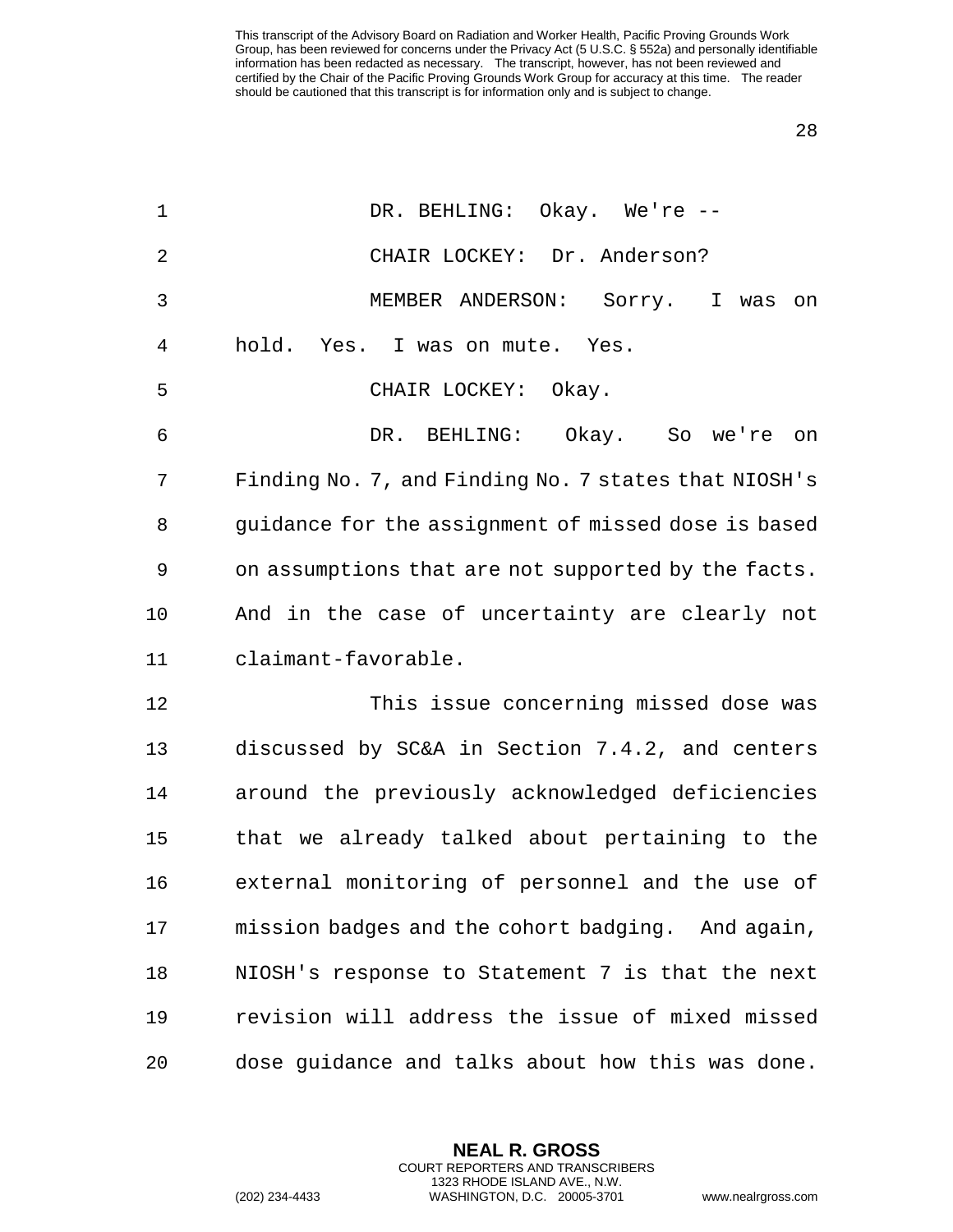And also included is the external exposure that is now considered more or less occupational exposure from fallout during the time of Operation Greenhouse.

 And the specific guidance by and large consisted of three specific elements; that is, the assigned missed dose must be based on a number of changes found in the dosimetry records, which they do.

 No. 2, compare also the total of the recorded dose plus the missed dose to the 50th percentile dose in Attachment A. So you have an option of using either the empirical dose or default to the coworker model in Attachment A.

15 And thirdly, for cases where occupational exposures on the various islands is documented in the dosimetry records and their additional dose can be calculated in accordance with the data that was shown under Operation Greenhouse and shown in detail in the revision of

> **NEAL R. GROSS** COURT REPORTERS AND TRANSCRIBERS 1323 RHODE ISLAND AVE., N.W.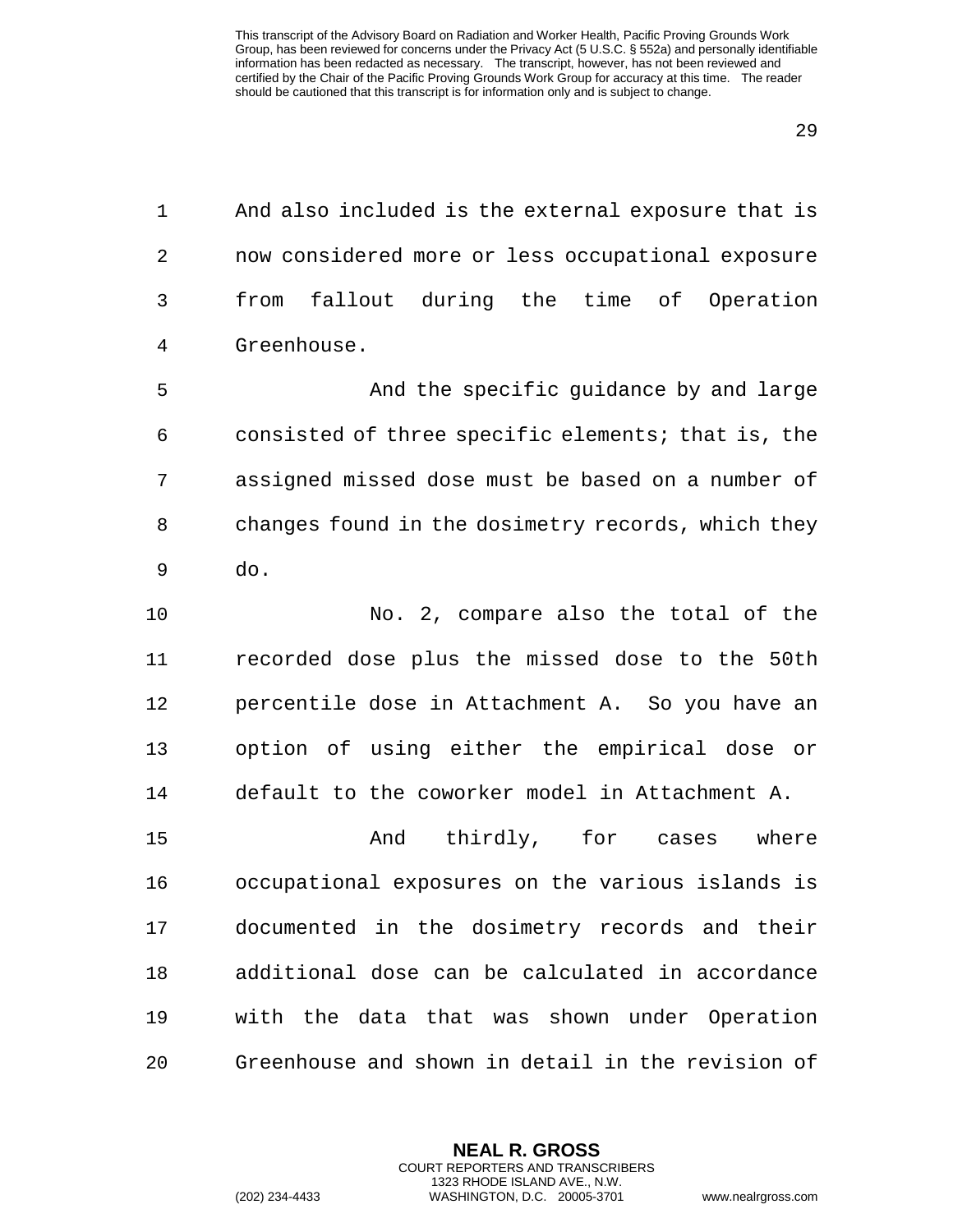| $\mathbf 1$ | the TBD Profile.                                    |
|-------------|-----------------------------------------------------|
| 2           | So again, with regard to the status of              |
| 3           | Finding No. 7 SC&A concurs with these revisions and |
| 4           | recommends closure of Finding No. 7.                |
| 5           | CHAIR LOCKEY: Board Members?                        |
| 6           | MEMBER ANDERSON: That's fine.                       |
| 7           | MEMBER FIELD: Sounds good.                          |
| 8           | MEMBER VALERIO: I agree.                            |
| 9           | CHAIR LOCKEY: I agree, too. Okay.                   |
| 10          | DR. BEHLING: Okay. Finding No. 8.                   |
| 11          | Independent of other concerns/limitations that      |
| 12          | characterize the DNA dose distribution data in      |
| 13          | their accuracy and completeness use of the 50th     |
| 14          | percentile dose as a coworker dose is not justified |
| 15          | for PPG participants for Operations up to and       |
| 16          | inclusive of Operation CASTLE and subsequent        |
| 17          | Operations where maybe dosimeter damage was an      |
| 18          | issue. And sometimes that is recorded in some of    |
| 19          | the documents, the DNA documents.                   |
| 20          | This<br>issue centers really around                 |

**NEAL R. GROSS** COURT REPORTERS AND TRANSCRIBERS 1323 RHODE ISLAND AVE., N.W.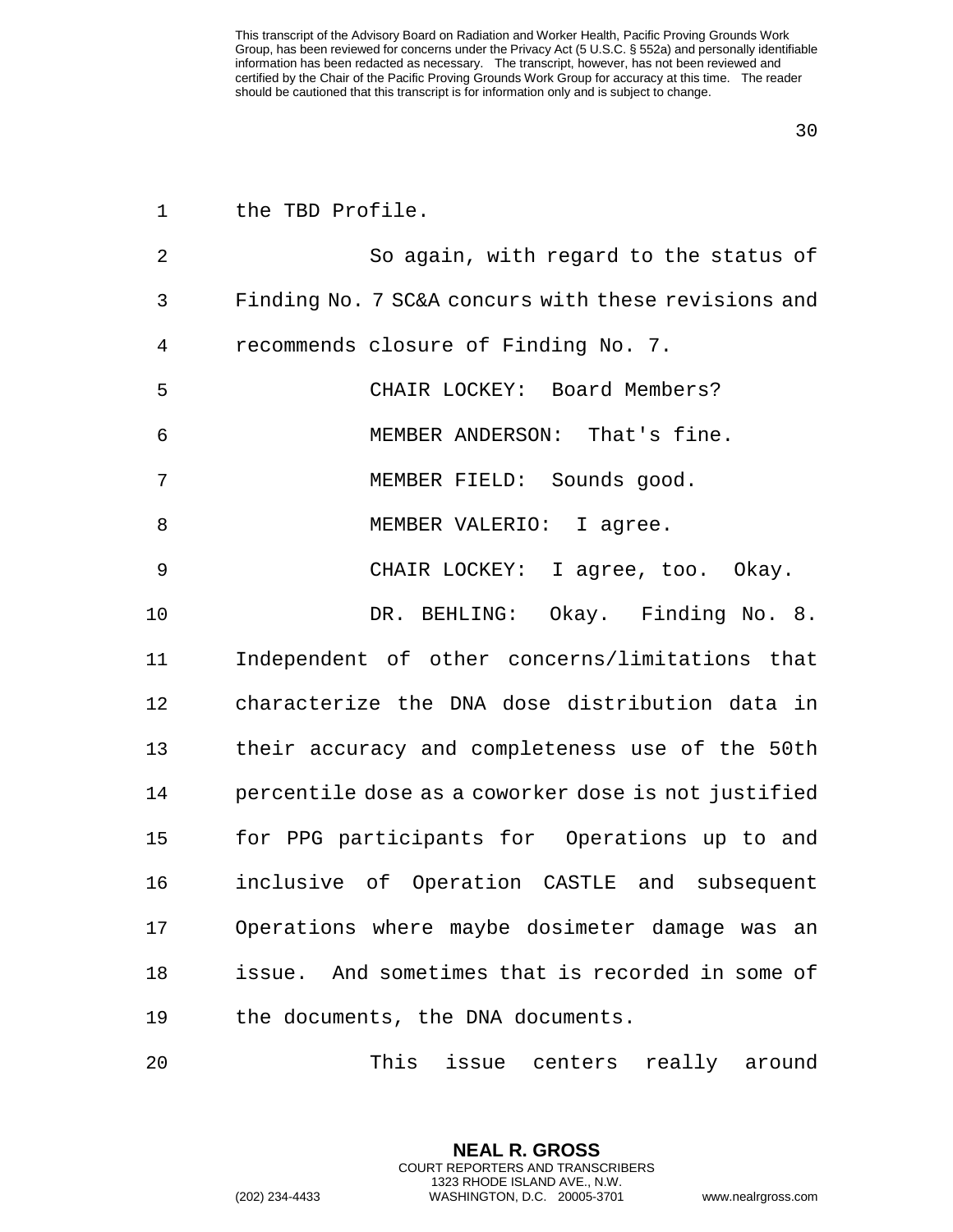| $\mathbf 1$ | earlier concerns about the use of coworker data      |
|-------------|------------------------------------------------------|
| $\sqrt{2}$  | involving the 50th percentile dose as a meaningful   |
| 3           | or accurate, or better yet claimant-favorable        |
| 4           | coworker dose. And NIOSH's response to that is       |
| 5           | the Attachment A was revised, and<br>that<br>in      |
| 6           | Attachment A the option exists to -- in addition     |
| 7           | to the 50th percentile dose to actually make use     |
| 8           | of the 95th percentile doses for coworkers where     |
| 9           | there is an absence of data or incomplete data.      |
| 10          | As a result of that change to Attachment             |
| 11          | A, which was our concern that the 50th percentile    |
| 12          | based on some of the deficiencies that were          |
| 13          | identified in our report, the coworker dose at the   |
| 14          | 50th percentile may not necessarily give the         |
| 15          | benefit of doubt to the actual exposures that may    |
| 16          | have been received, and SC&A believes that the 95th  |
| 17          | percentile as an option for a coworker dose who has  |
| 18          | incomplete or non-existent dosimetry data is a       |
| 19          | claimant-favorable approach and therefore agrees     |
| 20          | with the fact that Finding No. 8 has been adequately |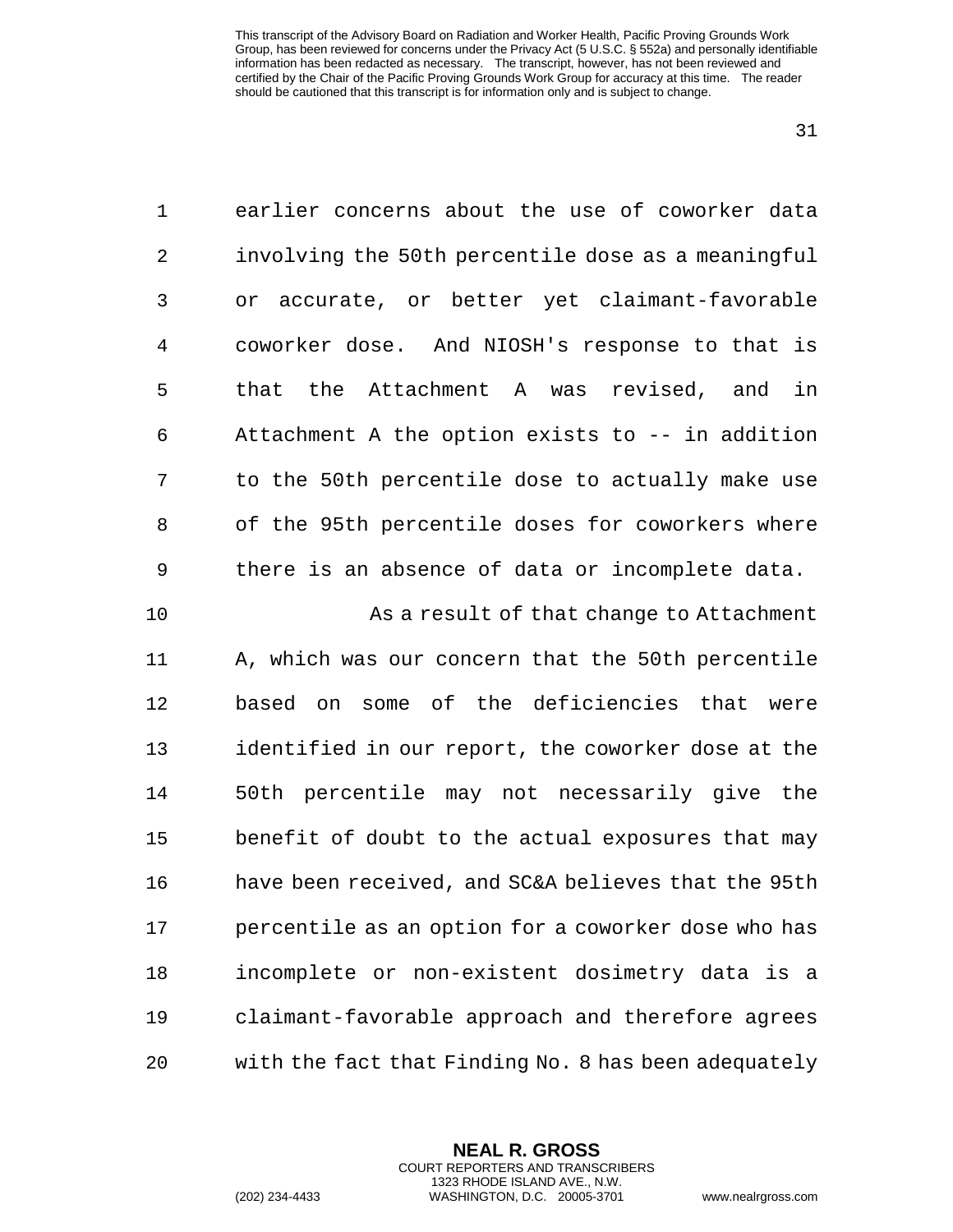| $\mathbf{1}$ | addressed and we recommend closure to Finding 8.          |
|--------------|-----------------------------------------------------------|
| 2            | CHAIR LOCKEY: Thanks, Hans. I agree.                      |
| 3            | Board Members?                                            |
| 4            | MEMBER VALERIO: I agree.                                  |
| 5            | MEMBER FIELD: Agree.                                      |
| 6            | MEMBER ANDERSON: Yes. Close it out.                       |
| 7            | CHAIR LOCKEY: No. 9?                                      |
| 8            | DR. BEHLING: No. 9. Okay. I was                           |
| 9            | just waiting. I wasn't sure whether all of the            |
| 10           | Members had voiced their opinion.                         |
| 11           | For No. $9$ -- and I think we just briefly                |
| 12           | made reference to that earlier. No. 9 states that         |
| 13           | Operation-specific dose distribution defined by           |
| 14           | DNA must be adjusted to account for the minimum           |
| 15           | detected activity value of film dosimeters                |
| 16           | regardless of what percentile value is employed.          |
| 17           | And this finding was discussed in our earlier             |
| 18           | report in a couple sections as well as one of the         |
| 19           | figures, and really addresses the issue of which          |
| 20           | actual doses<br>that<br>just earlier<br>the<br>we<br>were |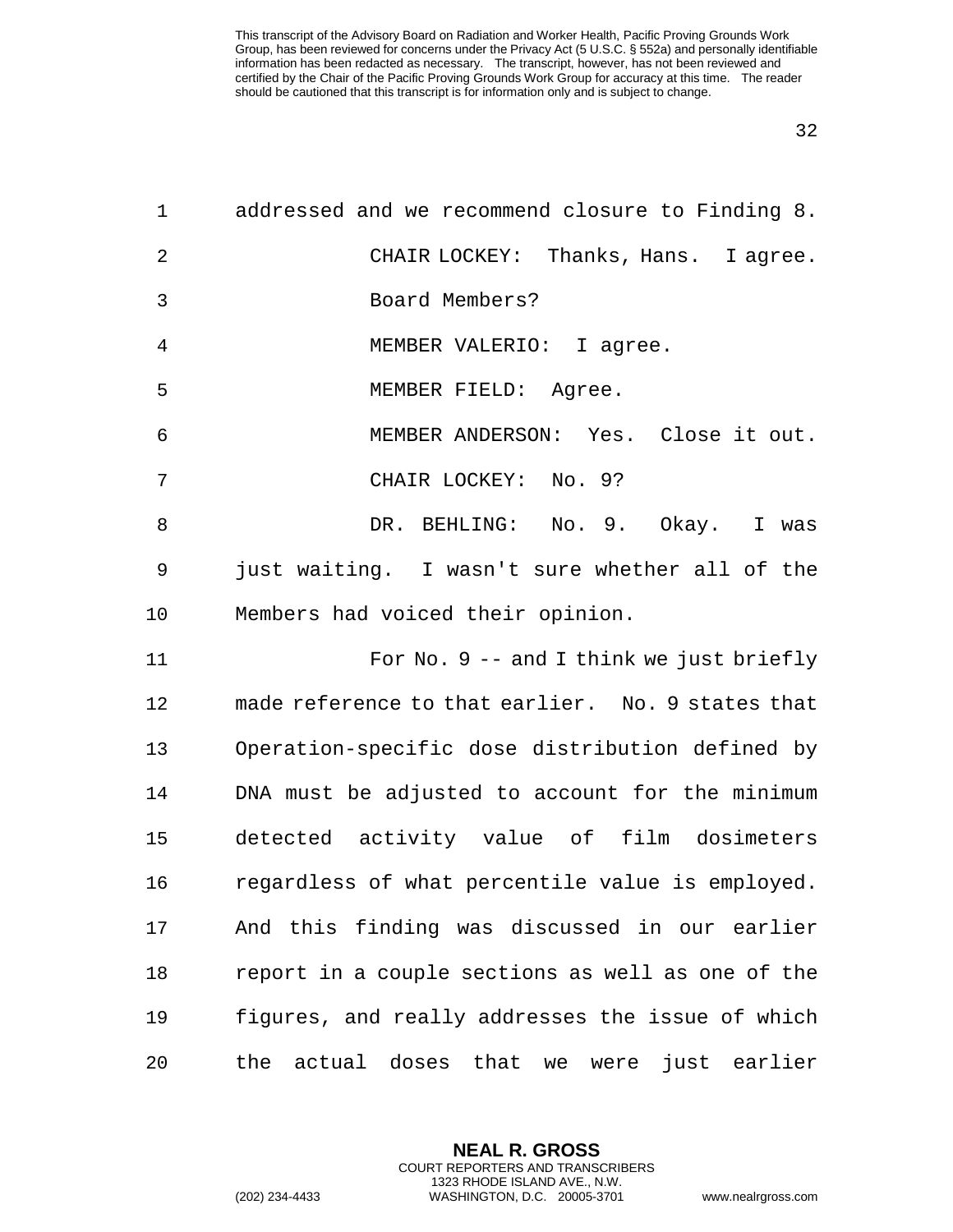| $\mathbf 1$    | referencing that were used as coworker -- to        |
|----------------|-----------------------------------------------------|
| $\overline{2}$ | actually estimate the coworker model.               |
| 3              | the original TBD we<br>had<br>In<br>only            |
| 4              | estimated 50th percentile value. And the means by   |
| 5              | which that dose values were derived ignores the     |
| 6              | fact that the missed dose was not incorporated into |
| 7              | the method by which these doses were derived.<br>In |
| 8              | other words, only doses which were actually greater |
| 9              | than 40<br>would have been accepted into that       |
| 10             | equation, meaning that a person with less than MDA  |
| 11             | value with a film dosimeter would not have been     |
| 12             | incorporated.                                       |
| 13             | And it's a little more difficult to                 |
| 14             | explain here, but the issue was resolved.<br>In the |
| 15             | revised TBD NIOSH incorporated the fact that the    |
| 16             | doses that should have been included in terms of    |
| 17             | the four divisions by which the estimates were      |
| 18             | categorized incorporate dosimeter values that were  |
| 19             | less than MDA into the equations and therefore      |
| 20             | raises the actual assigned doses, both at the 50th  |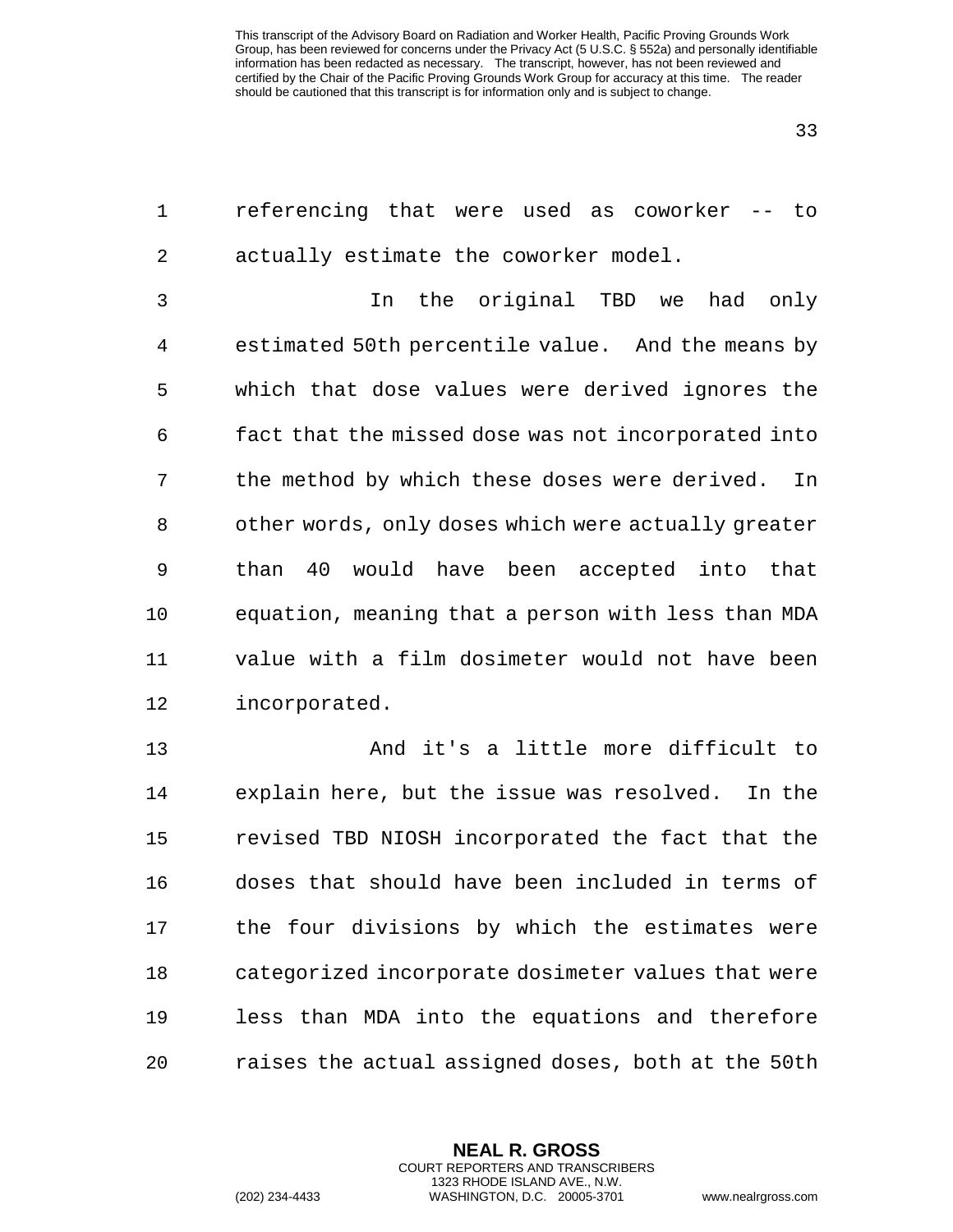| $\mathbf 1$ | and the 95th percentile value. And as I said,      |
|-------------|----------------------------------------------------|
| 2           | these changes are looking for changes to the doses |
| 3           | as defined in Appendix A. And those appear on page |
| 4           | 32 and 33 of the revised TBD and they do show that |
| 5           | the coworker dose distributions acknowledge that   |
| 6           | change.                                            |
| 7           | So again, it fully satisfies the                   |
| 8           | original finding as we stated in our review and we |
| 9           | recommend that this finding also be closed as a    |
| $10 \,$     | result of that.                                    |
| 11          | CHAIR LOCKEY: Good. I agree.                       |
| 12          | Board Members?                                     |
| 13          | MEMBER ANDERSON: Agree.                            |
| 14          | MEMBER FIELD: Agree.                               |
| 15          | MEMBER VALERIO: Agree.                             |
| 16          | CHAIR LOCKEY: Okay.                                |
| 17          | DR. BEHLING: So at this point I think              |
| 18          | we've gone through all of the findings and the one |
| 19          | observation, and I believe that at this point my   |
| 20          | review of the revisions that occurred in the Draft |

**NEAL R. GROSS** COURT REPORTERS AND TRANSCRIBERS 1323 RHODE ISLAND AVE., N.W.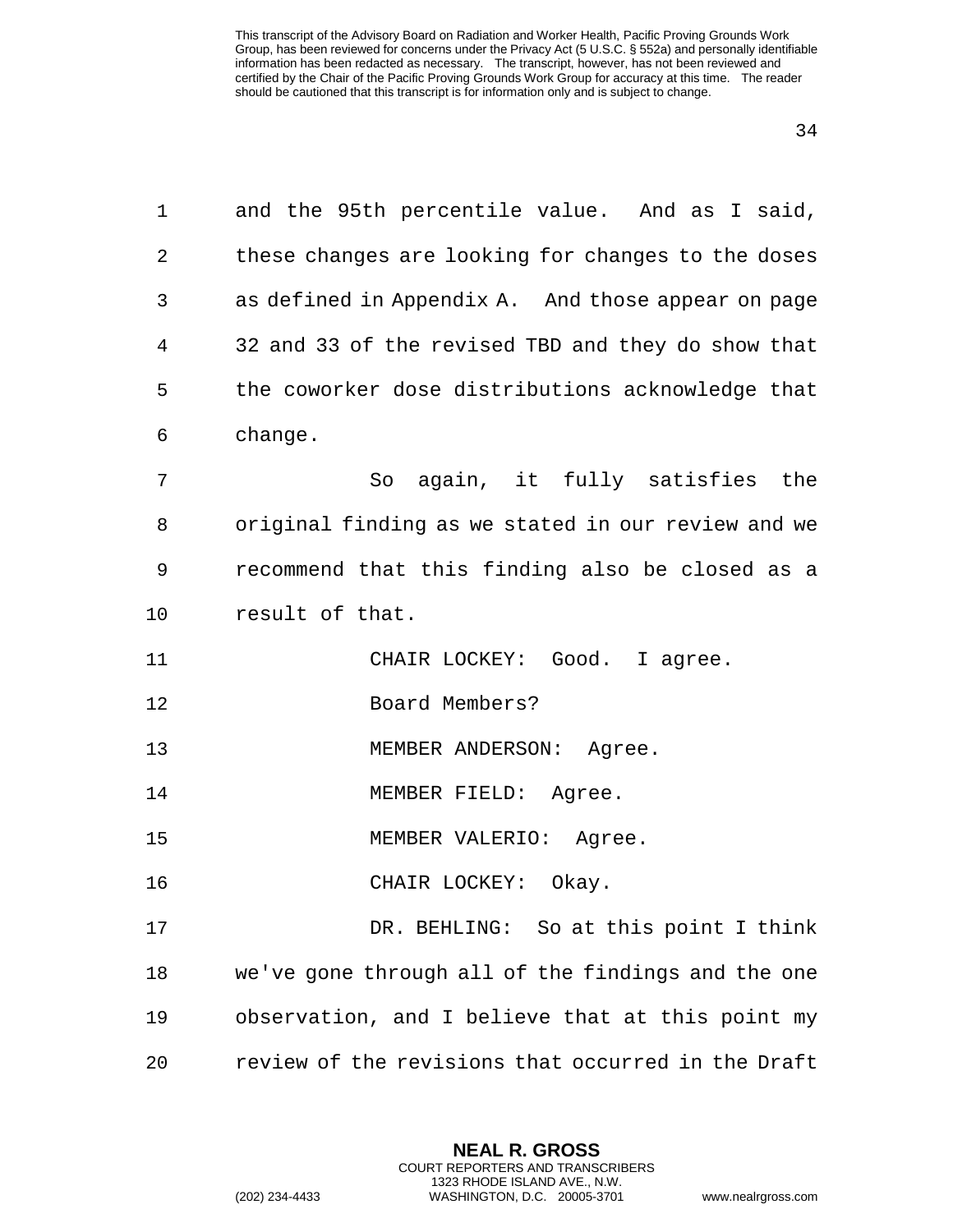| $\mathbf 1$ | 1 of the TBD acknowledges each of the findings. I |
|-------------|---------------------------------------------------|
| 2           | identified the locations for each of those        |
| 3           | revisions and assessed that against the findings  |
| 4           | and concluded that NIOSH has adequately addressed |
| 5           | each and every one of the nine findings and       |
| 6           | observation, and collectively SC&A recommends     |
| 7           | closure to all findings and one observation.      |
| 8           | CHAIR LOCKEY: Very good. Let's just               |
| 9           | have an overall vote for Board Members.           |
| 10          | Dr. Anderson?                                     |
| 11          | MEMBER ANDERSON: Yes.                             |
| 12          | CHAIR LOCKEY: Bill?                               |
| 13          | MEMBER FIELD: Yes.                                |
| 14          | CHAIR LOCKEY: Loretta?                            |
| 15          | MEMBER VALERIO: Yes.                              |
| 16          | CHAIR LOCKEY: And myself, yes, I                  |
| 17          | agree.                                            |
| 18          | Ted, is there any other business?                 |
| 19          | MR. KATZ: So, that was great. And,                |
| 20          | Hans, that was a very nice summary. Thank you.    |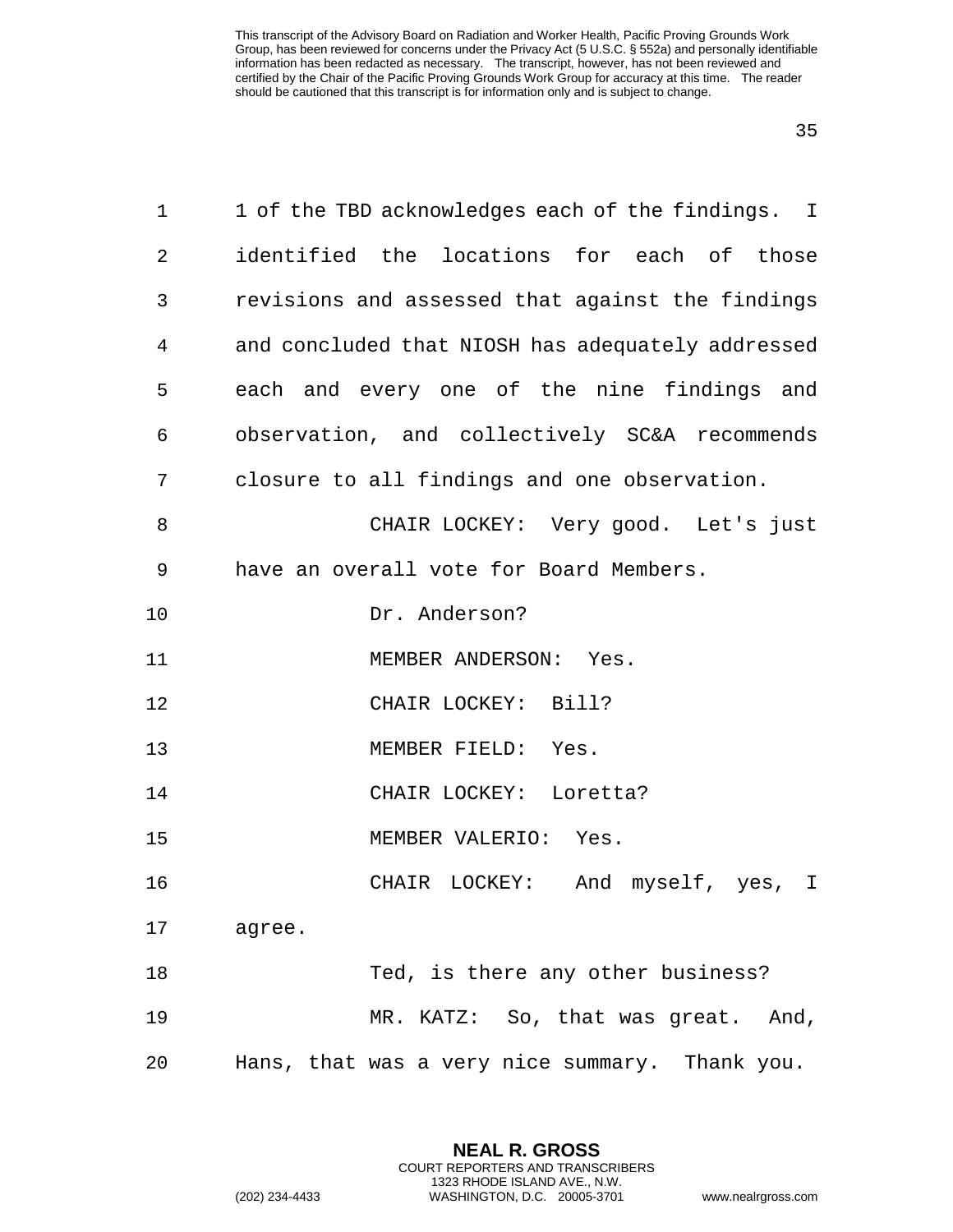| $\mathbf 1$ | And, no, the only remaining business                 |
|-------------|------------------------------------------------------|
| 2           | is, Jim, whether you want Hans to -- so we should    |
| 3           | present this in August for the Board to close this   |
| 4           | Site Profile review. And do you want -- would you    |
| 5           | like Hans to -- or do you have it -- this adequately |
| 6           | from this meeting to prepare a draft PowerPoint      |
| 7           | presentation that can be given to the Board?         |
| 8           | I think really the level that Hans used              |
| 9           | is perfectly appropriate without much more ado.      |
| 10          | CHAIR LOCKEY: I agree.                               |
| 11          | (Simultaneous speaking.)                             |
| 12          | MR. KATZ: -- Board.                                  |
| 13          | CHAIR LOCKEY: Well, I'd recommend                    |
| 14          | that, Hans, you combine -- what was I going to       |
| 15          | combine -- the 3, 4, 8 and 9 into one summary.<br>If |
| 16          | you could -- and, Ted, you want him to present to    |
| 17          | the Board, that's fine.                              |
| 18          | MR. KATZ: So, well, no, I'm not saying               |
| 19          | that. You are welcome as the Chair to present to     |
| 20          | the Board. If you'd prefer that Hans present,        |

**NEAL R. GROSS** COURT REPORTERS AND TRANSCRIBERS 1323 RHODE ISLAND AVE., N.W.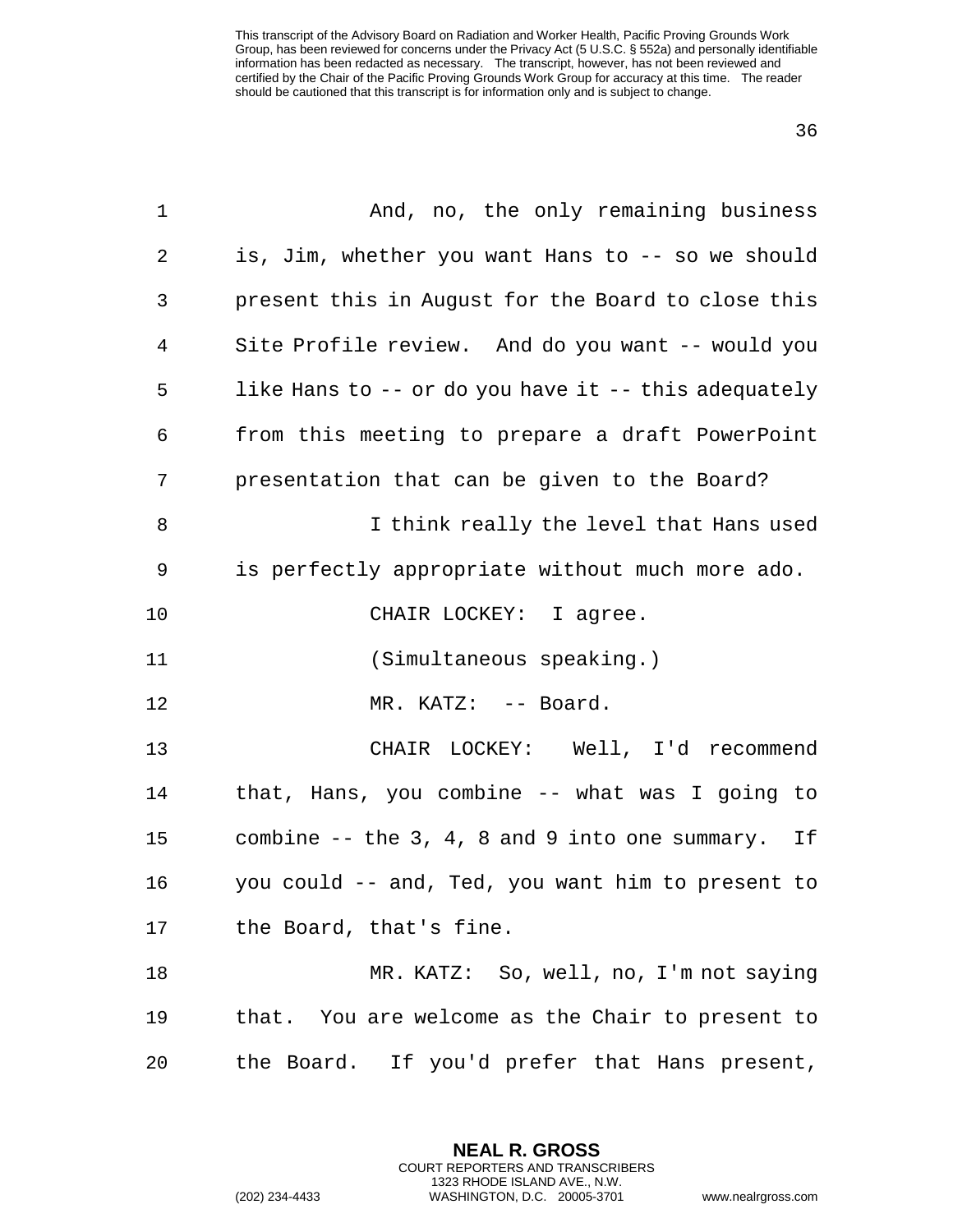| $\mathbf{1}$   | that, too, is fine. In any event, Hans would         |
|----------------|------------------------------------------------------|
| 2              | attend by phone, at least, so that --                |
| 3              | (Simultaneous speaking.)                             |
| $\overline{4}$ | CHAIR LOCKEY: I would -- Hans, I would               |
| 5              | prefer that you would prefer to the Board.           |
| 6              | MR. KATZ: That's fine. Is that okay?                 |
| 7              | Does that okay for you, Hans?                        |
| 8              | DR. BEHLING: Yes, it will work.                      |
| 9              | MR. KATZ: Okay.                                      |
| 10             | DR. BEHLING: As I said, one of the                   |
| 11             | problems when I look at it -- and you can actually   |
| 12             | look at the actual Resolution Matrix and look at     |
| 13             | column No. 2 and you realize so much of the -- or    |
| 14             | so many of the findings that; start with Finding     |
| 15             | basically 3 to 9, are identified in Section 7.4.2.   |
| 16             | And the resolution to those findings also almost     |
| 17             | occupy a cluster in the revision of the Revised PPG  |
| 18             | Site Profile. And sometimes they go back and forth   |
| 19             | because they all have to share conversations.<br>And |
| 20             | if I had to say anything collectively, it's the      |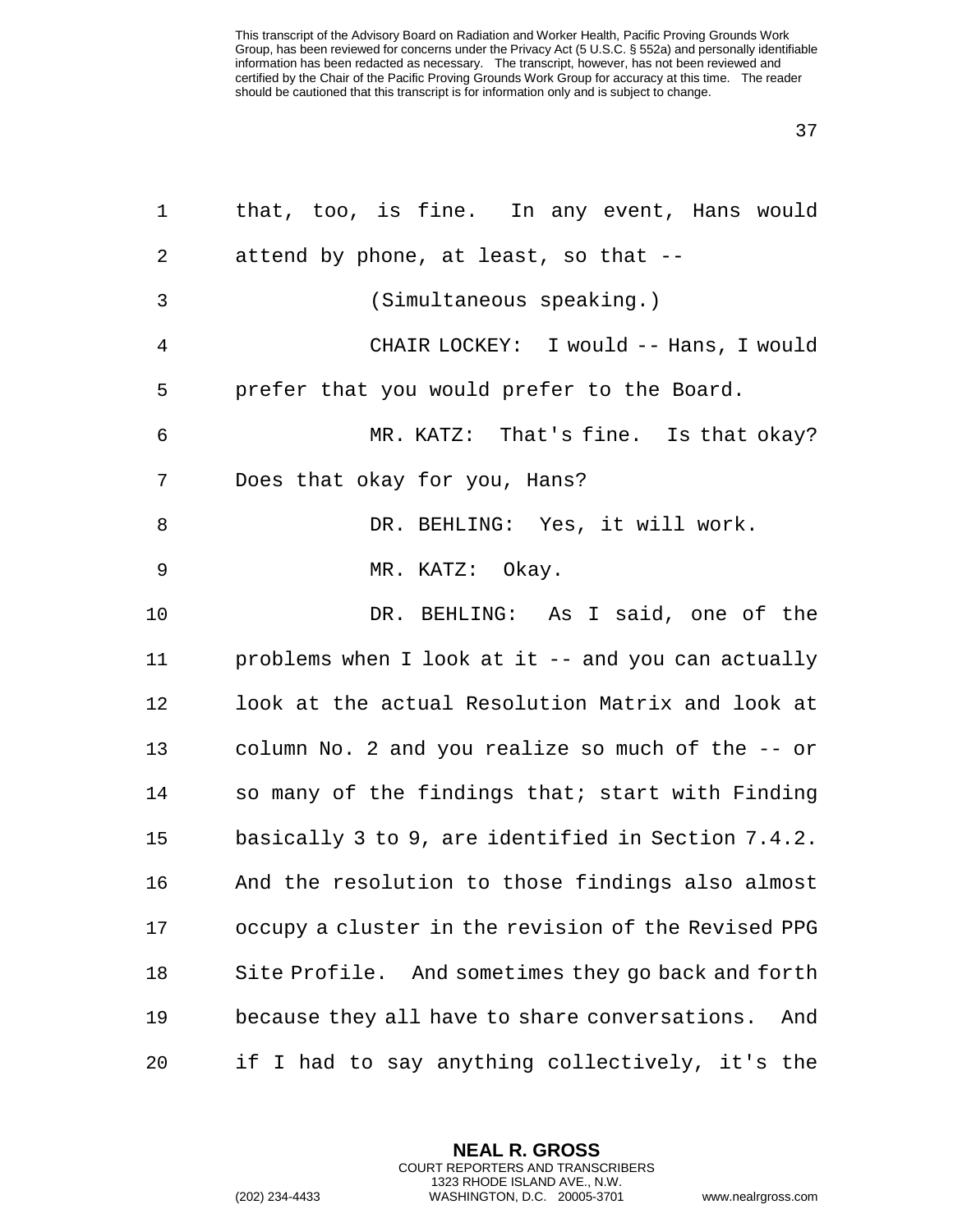acknowledgement by NIOSH.

 And as we already stated in our original draft report, this was a very difficult TBD to construct in terms of the complexity based on the fact that this occurred early in our time frame for the nuclear era that has a very limited information to go with in terms of how to protect people, and also the remoteness of the Marshall Islands out there in the middle of nowhere in the Pacific and the numbers of people.

 And so many of the findings were really interconnected and have to be looked at such. And of course these findings all center around one thing, and that was the external exposure that was only monitorable by limited resources with film badges up until 1955 where we had mission badges where people were only given a badge for a specific activity that oftentimes may have meant nothing more than retrieval of some instrument off an island that was close to the ground zero for the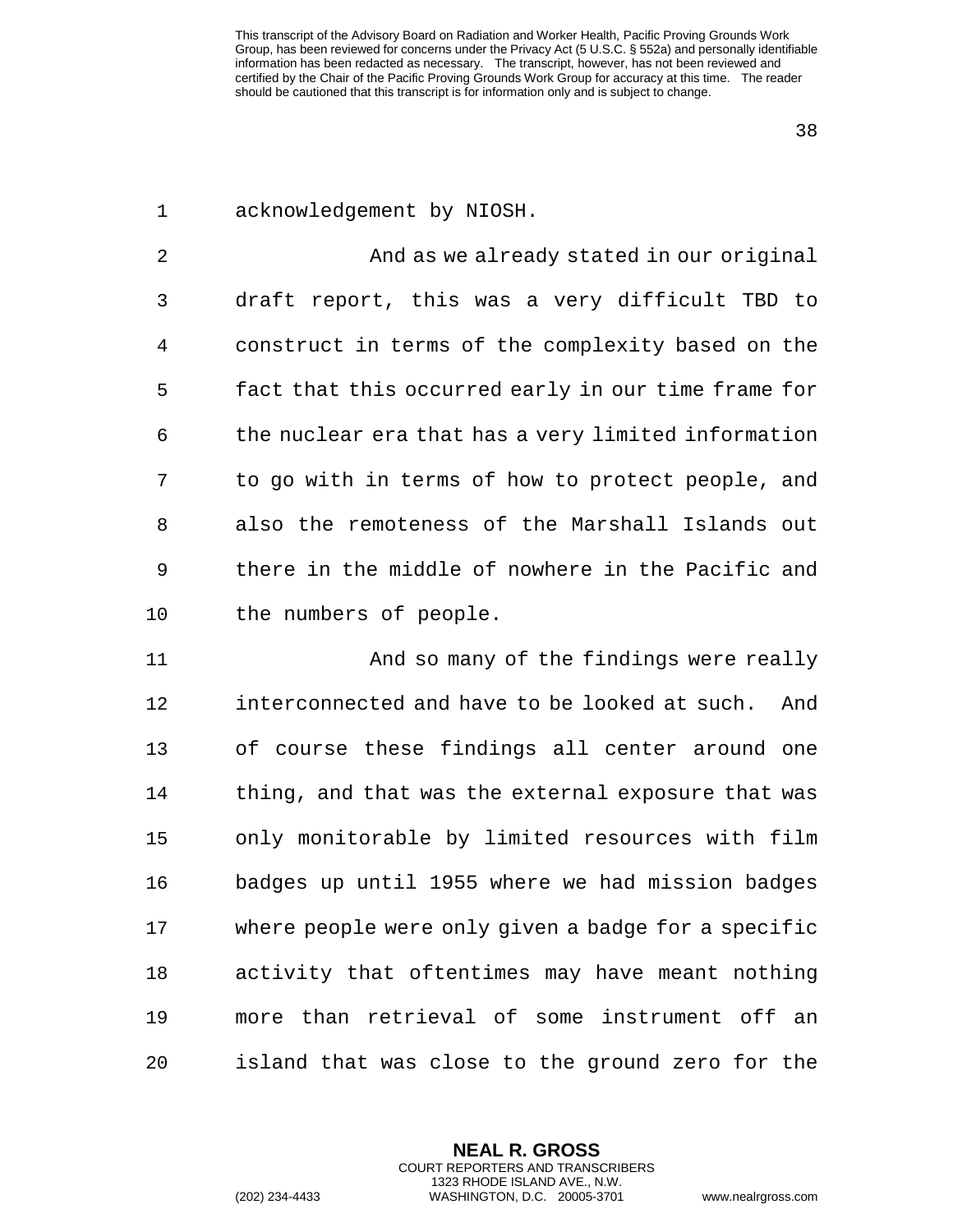1 measurement that it was able to give. And it was 2 only for those very limited time periods that we 3 had any assessment of individual exposures. So we 4 know mission badges had limitations.

5 Then there was the issue of cohort 6 badging. That was due to the shear number of -- 7 thousands of people that were there for the 8 Operation Crossroads. For instance, the first 9 set, there were 10,000 people that needed to be 10 monitored. And oftentimes a shortage of badges 11 required that one person represented a group of 12 people, like 50 or 100 people. And the question 13 was always there that says do we have that assigned 14 cohort badge that maybe a supervisor wore and then 15 have that in file for the 100 people for whom that 16 cohort badge was assigned?

17 And so, this was an issue that we all 18 recognized and don't necessarily condemn or 19 question the credibility of the data. It's just 20 that these were the circumstances during which

> **NEAL R. GROSS** COURT REPORTERS AND TRANSCRIBERS 1323 RHODE ISLAND AVE., N.W.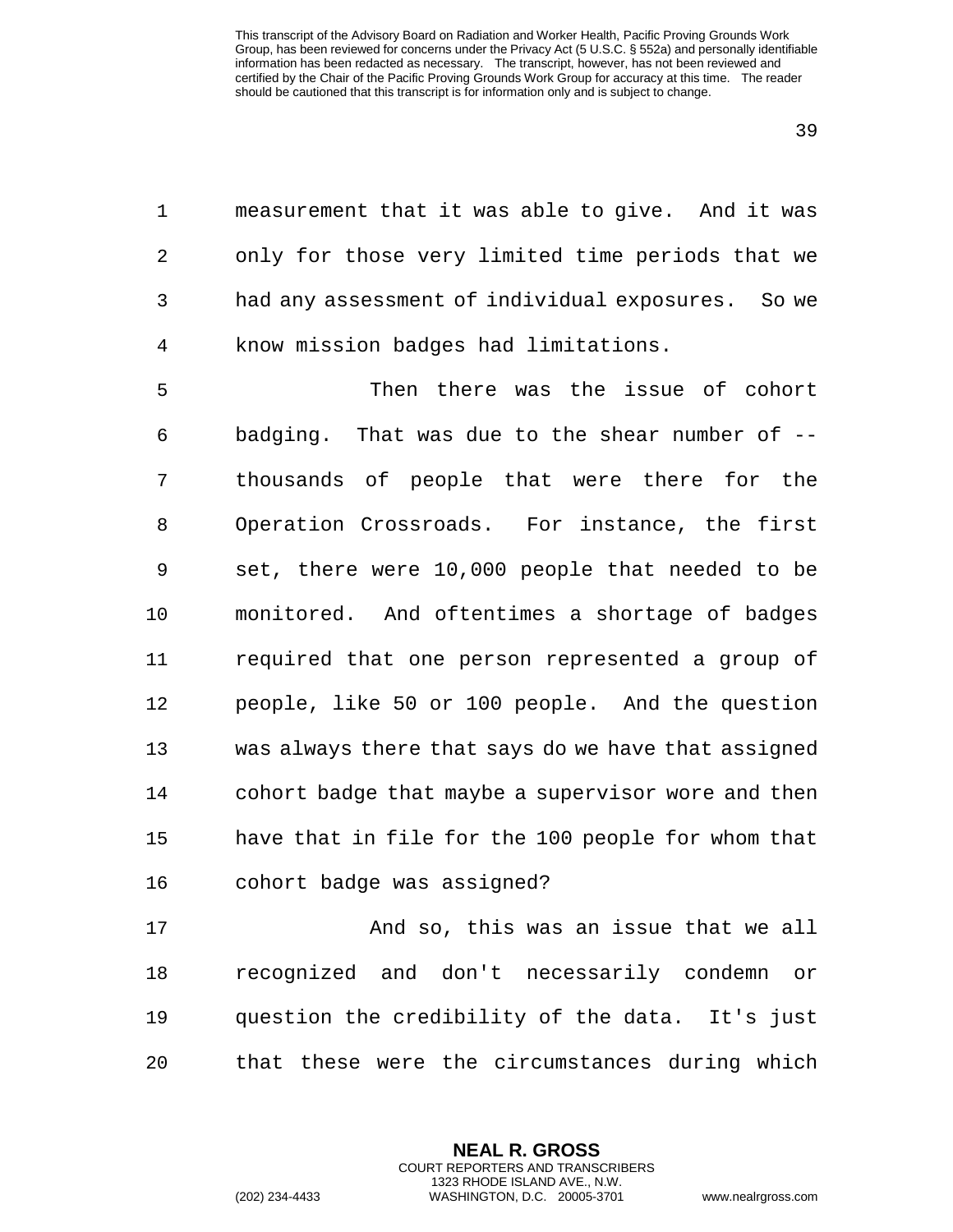| $\mathbf 1$ | exposures were obviously restricted to a certain    |
|-------------|-----------------------------------------------------|
| 2           | number of people who wore the badges and the        |
| 3           | documentation of those exposures was certainly not  |
| 4           | 100 percent to the point where we would recognize   |
| 5           | this as acceptable protocol in today's world.       |
| 6           | So under those circumstances, as I                  |
| 7           | said, all of the concerns and findings we have are  |
| 8           | somewhat related to each other and therefore the    |
| 9           | resolution and the description by which NIOSH       |
| 10          | addressed this is sort of scattered throughout the  |
| 11          | documents, mostly in Section 6.                     |
| 12          | MR. KATZ: Well, I mean, Hans, yes, I                |
| 13          | don't think that will worry the Board much, because |
| 14          | most of them probably won't read the document       |

15 itself, the NIOSH Site Profile update. If they do, 16 they'll read it in a very sort of summary way to 17 prepare for the meeting.

18 But I mean, you're welcome to give some 19 context up front when you give your presentation, 20 Hans.

> **NEAL R. GROSS** COURT REPORTERS AND TRANSCRIBERS 1323 RHODE ISLAND AVE., N.W.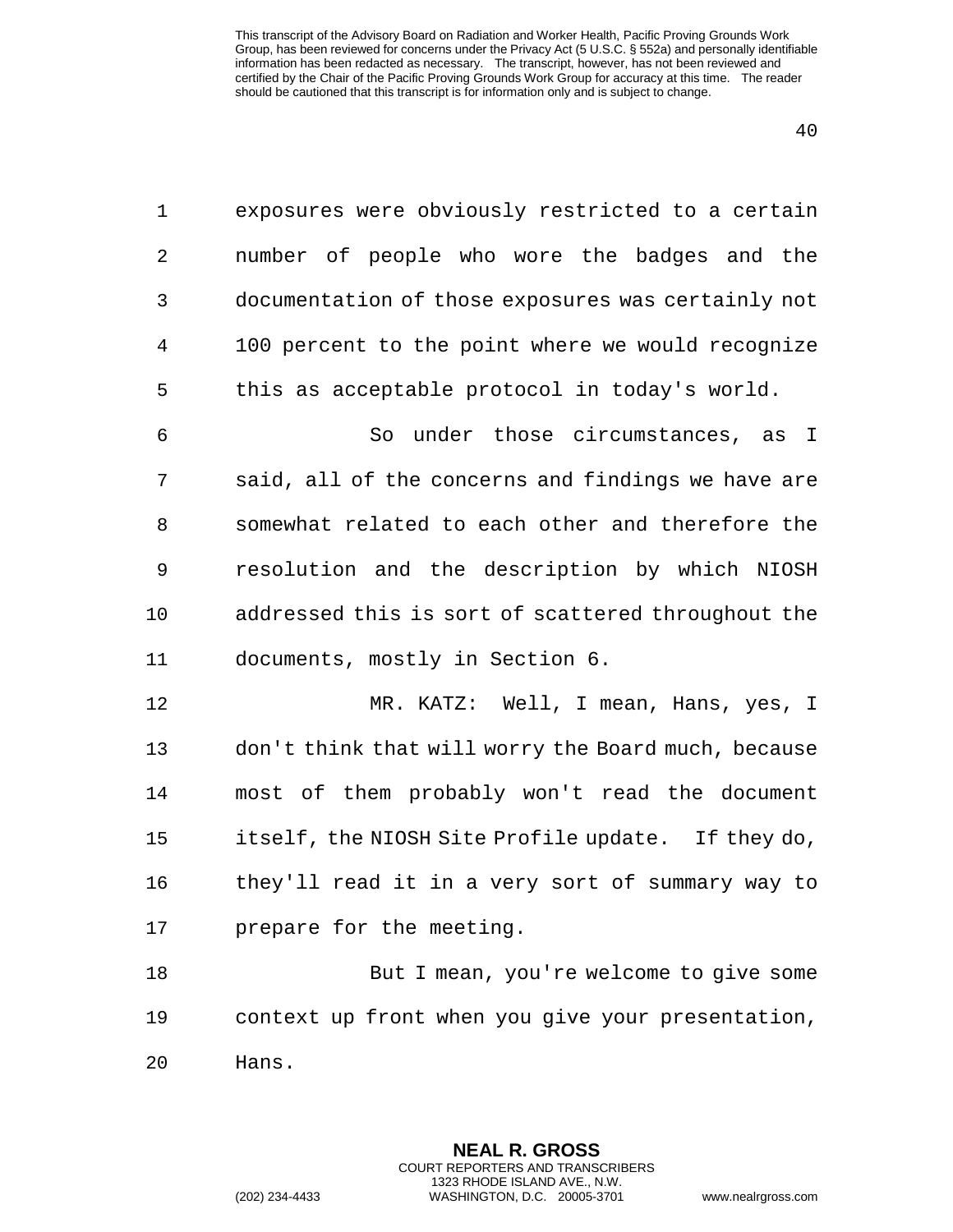| $\mathbf 1$ | DR. BEHLING: Yes, and, Ted, as you                   |
|-------------|------------------------------------------------------|
| 2           | know, SC&A was engaged in the Marshall Islands for   |
| 3           | a period of six years. I personally have spent a     |
| 4           | good part of those six years between '98 and 2004    |
| 5           | at the various locations that we're talking about    |
| 6           | here today: Enewetak, Bikini and all of the major    |
| 7           | islands that were exposed to the fallout in the      |
| 8           | Northern Atolls.                                     |
| $\mathsf 9$ | So I speak from firsthand experience,                |
| 10          | the complexity and difficulties that obviously       |
| 11          | NIOSH had to address in addressing the concerns and  |
| 12          | limitations that they faced with putting<br>the      |
| 13          | together a document that would be fair to the people |
| 14          | who were exposed and assess then a certain measure   |
| 15          | of certainty, that hopefully are accommodated by     |
| 16          | assumptions that are claimant-favorable by such      |
| 17          | things as using the 95th percentile cohort, worker   |
| 18          | doses and other issues that they felt really were    |
| 19          | needed to address some of these uncertainties.       |
|             |                                                      |

MR. KATZ: Okay. Well, Hans, the

**NEAL R. GROSS** COURT REPORTERS AND TRANSCRIBERS 1323 RHODE ISLAND AVE., N.W.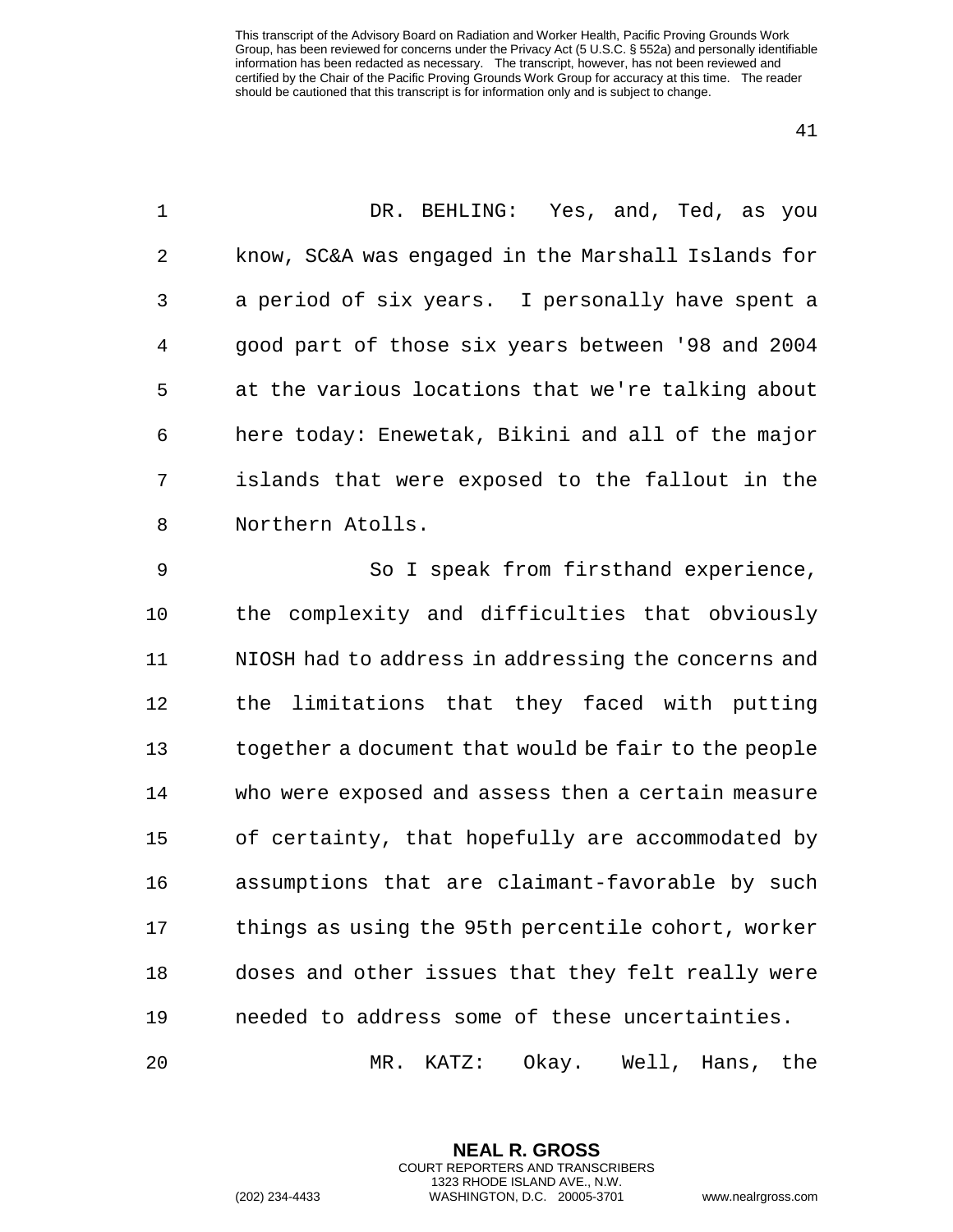| 1  | Board meeting is on the 23rd and 24th. I don't know |
|----|-----------------------------------------------------|
| 2  | which day this will be scheduled for at this point  |
| 3  | because I don't have a good sense of anything else  |
| 4  | that will be on the plate, but if you would just    |
| 5  | reserve those dates to be available. You don't      |
| 6  | have to come to the meeting. You could do it by     |
| 7  | phone, if you'd like. That's up to you.             |
| 8  | DR. BEHLING: Okay. This is the 23rd                 |
| 9  | and 24th of which month? This month?                |
| 10 | MR. KATZ: Of August. August.                        |
| 11 | DR. BEHLING: Oh, August? Okay.                      |
| 12 | MR. KATZ: Yes.                                      |
| 13 | DR. BEHLING: Great.                                 |
| 14 | MR. KATZ: It's a away off, and certainly            |
| 15 | we'd like to get the presentation about a month in  |
| 16 | advance in this case since we have plenty of time   |
| 17 | for that to get done. But honestly, I mean, the     |
| 18 | level you presented to the Work Group today is I    |
| 19 | think very appropriate for the whole Board with     |
| 20 | whatever context you want to add, but because --    |

**NEAL R. GROSS** COURT REPORTERS AND TRANSCRIBERS 1323 RHODE ISLAND AVE., N.W.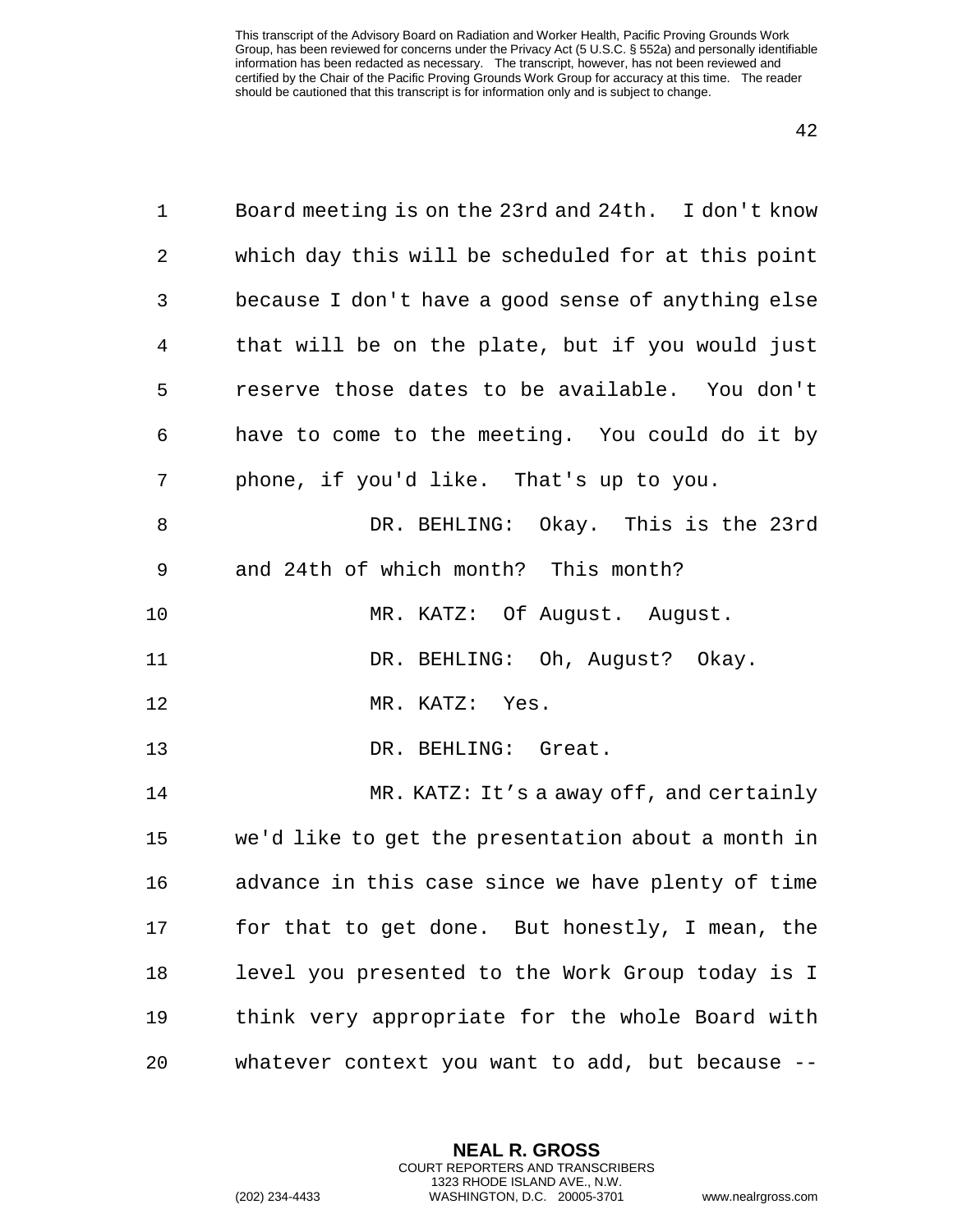| 1  | if that works for you, then I think that's great.   |
|----|-----------------------------------------------------|
| 2  | And I think that takes care of business today.      |
| 3  | DR. BEHLING: Let me ask you, Ted,                   |
| 4  | where is the location for the Board meeting?        |
| 5  | MR. KATZ: Well, it's up in the air                  |
| 6  | because it depends on hotel availability, but in    |
| 7  | any case it's going to be in New Mexico.            |
| 8  | DR. BEHLING: Okay. Yes. Okay.                       |
| 9  | MR. KATZ: You're welcome to come and                |
| 10 | present in person if that's more comfortable.       |
| 11 | Whatever your preference is.                        |
| 12 | DR. BEHLING: Yes, I won't make a                    |
| 13 | decision now, but I will accommodate you either by  |
| 14 | teleconference calling or by being there in person. |
| 15 | One or the other is going to be okay.               |
| 16 | MR. KATZ: Okay. Good.                               |
| 17 | CHAIR LOCKEY: Hans and Mark and                     |
| 18 | everybody, thanks for your really hard work on      |
| 19 | that. It's appreciated by everybody.                |
| 20 | MR. ROLFES: Thank you.                              |

**NEAL R. GROSS** COURT REPORTERS AND TRANSCRIBERS 1323 RHODE ISLAND AVE., N.W.